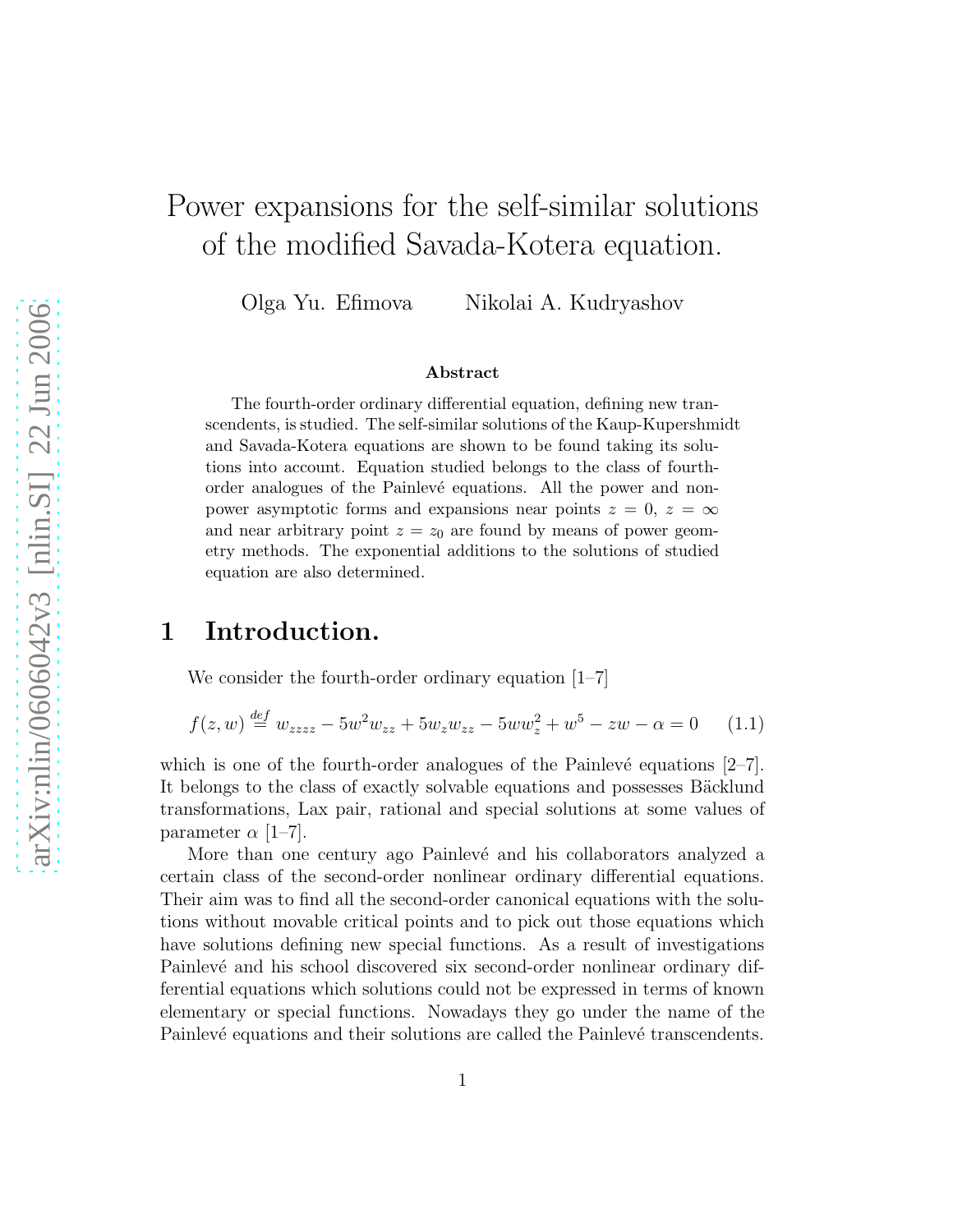In the sixtieth of the twentieth century it was shown that the Painlevé transcendents arose in the models describing physical phenomena as frequently as many other special functions [7–15]. This fact caused a significant interest to the studying of their properties and set a problem to find other nonlinear equations defining new transcendents. Equation [\(1.1\)](#page-0-0) belongs to the class of such equations.

Let us also show that the self-similar solutions of the Kaup-Kupershmidt equation [16,17] and the Savada-Kotera equation [17,18] can be determined by means of ordinary differential equation [\(1.1\)](#page-0-0).

The Kaup-Kupershmidt and the Savada-Kotera equations can be written as

$$
u_t + u_{xxxxx} + 10uu_{xxx} + 10\nu u_x u_{xx} + 20u^2 u_x = 0 \tag{1.2}
$$

where we consider the Kaup-Kupershmidt equation, if  $\nu = 1$ , and the Savada-Kotera equation, if  $\nu = 5$  [19, 20].

Using the self-similar variables

$$
u(z) = \frac{1}{(5t)^{2/5}}g(z), \qquad z = \frac{x}{(5t)^{1/5}}\tag{1.3}
$$

we obtain

$$
E_1 \equiv g_{zzzzz} + 10g g_{zzz} + 10g_z g_{zz} + 20g^2 g_z - 2g - zg_z = 0 \tag{1.4}
$$

and

$$
E_2 \equiv g_{zzzzz} + 10g g_{zzz} + 25g_z g_{zz} + 20g^2 g_z - 2g - zg_z = 0 \tag{1.5}
$$

for the Kaup-Kupershmidt and Savada-Kotera equations accordingly.

By means of the Miura transformation

$$
g = -(w_z + w^2)/2 \tag{1.6}
$$

we obtain that the Kaup-Kupershmidt equation in the self-similar variables can be presented as

$$
E_1 = \frac{1}{2} \left( \frac{d}{dz} + 2w \right) \frac{d}{dz} f(z, w) = 0 \tag{1.7}
$$

Using the Miura transformation in the form

$$
g = w_z - w^2/2
$$
 (1.8)

we can also express the Savada-Kotera equation via equation [\(1.1\)](#page-0-0)

$$
E_2 = \left(\frac{d}{dz} - w\right) \frac{d}{dz} f(z, w) = 0 \tag{1.9}
$$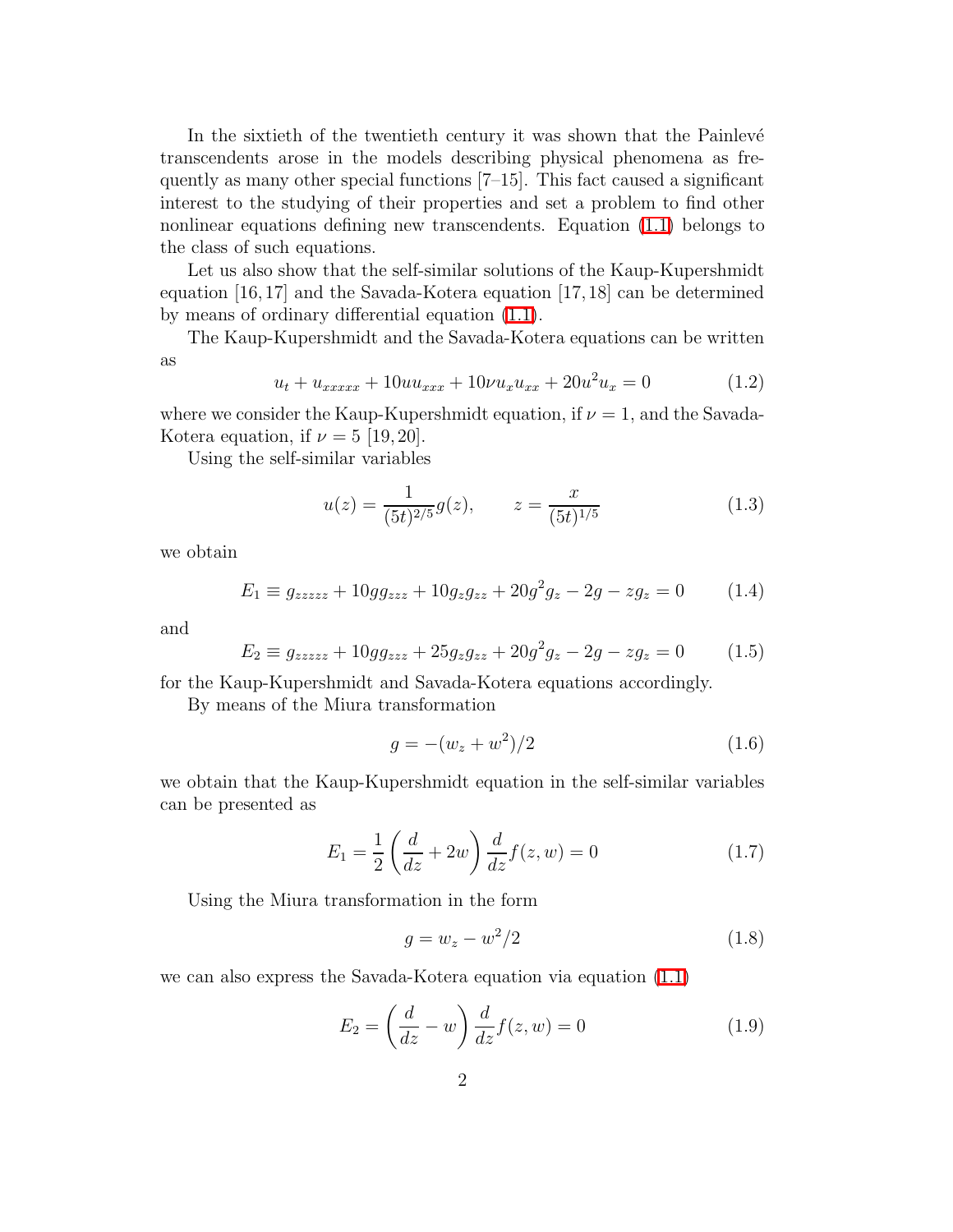So we have that the self-similar solutions of both the Kaup-Kupershmidt and Savada-Kotera equations can be determined by means of ordinary differential equation [\(1.1\)](#page-0-0).

Painlevé equations determine the transcendental functions, so equation [\(1.1\)](#page-0-0) is likely to do it too. However there is no exact proof of this statement. So it is important to explore the asymptotic forms and expansions of this equation.

The aim of this paper is to calculate all asymptotic forms and expansions to solutions of equation [\(1.1\)](#page-0-0). To achieve it we use the power geometry methods [21–24].

The outline of this paper is as follows. In section 2 the general properties of equation  $(1.1)$  are discussed. In sections  $3-8$  asymptotic forms and expansions to the studied equation near points  $z = 0$  and  $z = \infty$  are given. It sections 9–12 exponential additions for these expansions are found. Finally, section 13 is devoted to asymptotic forms and power expansions to solutions of equation [\(1.1\)](#page-0-0) near arbitrary point  $z = z_0$ .

## 2 General properties of equation [\(1.1\)](#page-0-0).

The monomials of equation [\(1.1\)](#page-0-0) are corresponded to points  $M_1 = (-4, 1)$ ,  $M_2 = (-2, 3), M_3 = (-3, 2), M_4 = (-2, 3), M_5 = (0, 5), M_6 = (1, 1)$  and  $M_7 = (0, 0)$  (if  $\alpha \neq 0$ ). Therefore, the carrier  $S(f)$  of equation [\(1.1\)](#page-0-0) contains points  $Q_1 = M_1$ ,  $Q_2 = M_5$ ,  $Q_3 = M_6$ ,  $Q_4 = M_8$  (if  $\alpha \neq 0$ ),  $Q_5 = M_3$  and  $Q_6 = M_2 = M_4.$ 

In the case  $\alpha \neq 0$  the convex hull of the carrier of equation [\(1.1\)](#page-0-0) is the quadrangle with four apexes  $\Gamma_j^{(0)} = Q_j$   $(j = 1, 2, 3, 4)$  and four edges  $\Gamma_1^{(1)} =$  $[Q_1, Q_2], \Gamma_2^{(1)} = [Q_2, Q_3], \Gamma_3^{(1)} = [Q_3, Q_4], \Gamma_4^{(1)} = [Q_1, Q_4].$  It is presented at fig. [1.](#page-3-0) The external normal vectors  $N_j$   $(j = 1, 2, 3, 4)$  to edges  $\Gamma_j^{(1)}$   $(j =$ 1, 2, 3, 4) are  $N_1 = (-1, 1)$ ,  $N_2 = (4, 1)$ ,  $N_3 = (1, -1)$ ,  $N_4 = (-1, -4)$ . They form the normal cones  $U_i^{(1)}$  $j^{(1)}$  of edges  $\Gamma_j^{(1)}$ .

$$
U_j^{(1)} = \{ P = \lambda N_j, \ \lambda > 0 \}, \ j = 1, 2, 3, 4. \tag{2.1}
$$

The normal cones  $U_i^{(0)}$  $j_j^{(0)}$  of apexes  $\Gamma_j^{(0)} = Q_j$   $(j = 1, 2, 3, 4)$  are the angles between the edges that adjoin to the apex. They are given on fig. [2.](#page-4-0)

If  $\alpha = 0$ , the convex hull of the carrier of equation [\(1.1\)](#page-0-0) is the triangle with apexes  $\Gamma_j^{(0)} = Q_j$   $(j = 1, 2, 3)$  and edges  $\Gamma_1^{(1)} = [Q_1, Q_2], \Gamma_2^{(1)} = [Q_2, Q_3],$  $\Gamma_5^{(1)} = [Q_3, Q_1]$  (fig. [3\)](#page-5-0). The normal cones of equation [\(1.1\)](#page-0-0) in this case are presented at fig. [\(4\)](#page-6-0).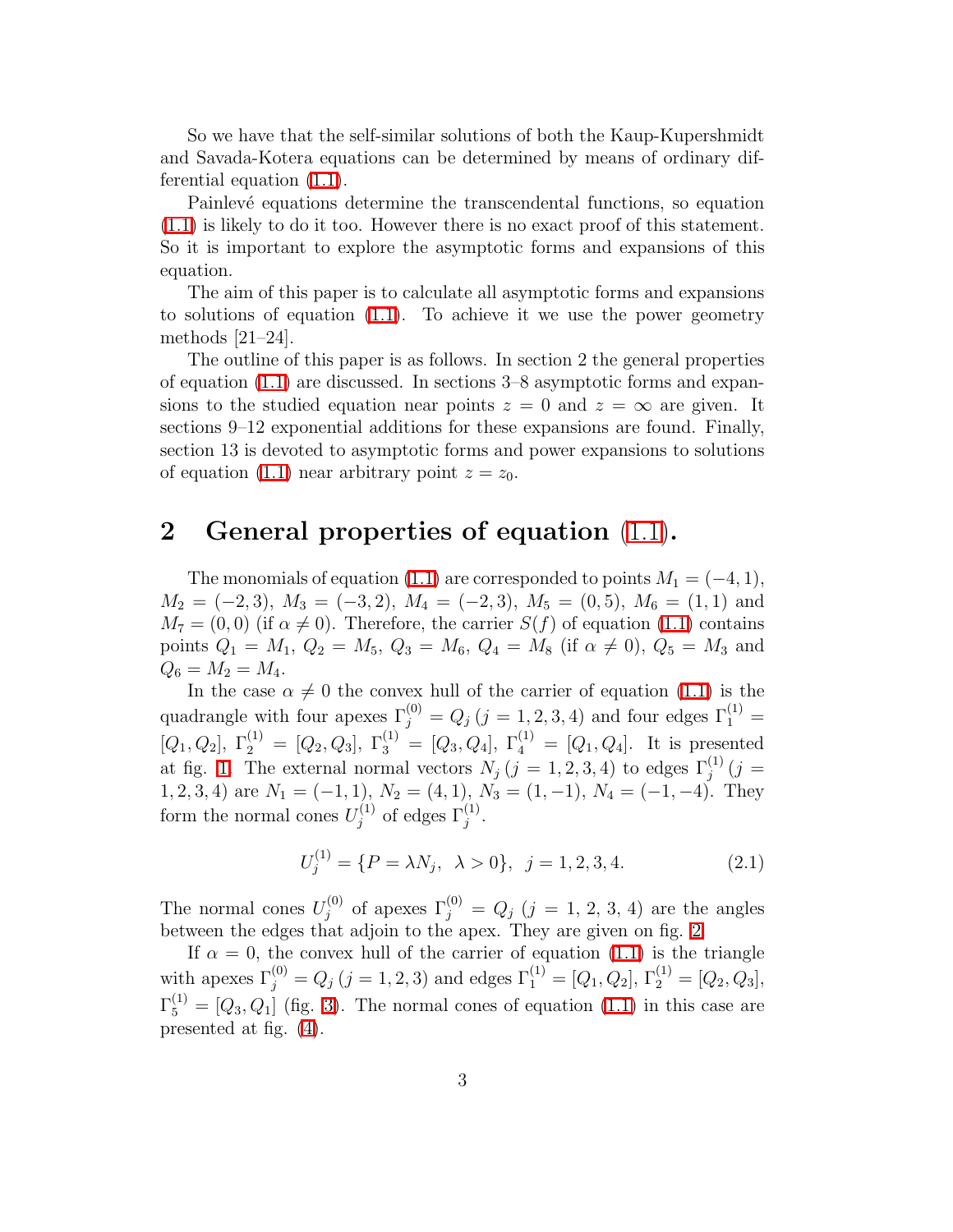

<span id="page-3-0"></span>Figure 1 The carrier of equation [\(1.1\)](#page-0-0) at  $\alpha \neq 0$ 

Lattice  $\mathbb{Z}$ , where the carrier of equation  $(1.1)$  lies, is generated by basis vectors  $(-4, 1)$  and  $(1, 1)$ .

Examining the reduced equations corresponding to bounds  $\Gamma_j^{(d)}$  (*d* =  $0, 1; j = 1, 2, 3, 4$  we will obtain the expansions of equation  $(1.1)$ .

The reduced equations corresponding to apexes  $\Gamma_2^{(0)}$ ,  $\Gamma_3^{(0)}$  and  $\Gamma_4^{(0)}$ 

$$
\hat{f}_2^{(0)} \stackrel{def}{=} w^5 = 0
$$
\n
$$
\hat{f}_3^{(0)} \stackrel{def}{=} -zw = 0
$$
\n
$$
\hat{f}_4^{(0)} \stackrel{def}{=} -\alpha = 0
$$
\n(2.2)

are the algebraic ones and hence they do not have non-trivial power or nonpower solutions.

#### $3$  Solutions, corresponding to apex  $\Gamma^{(0)}_1$  $\frac{(0)}{1}$ .

Apex  $\Gamma_1^{(0)}$  defines the following reduced equation

<span id="page-3-2"></span><span id="page-3-1"></span>
$$
\hat{f}_1^{(0)} \stackrel{def}{=} w_{zzzz} = 0 \tag{3.1}
$$

Let us find the reduced solutions

$$
w = c_r z^r, \ \ c_r \neq 0 \tag{3.2}
$$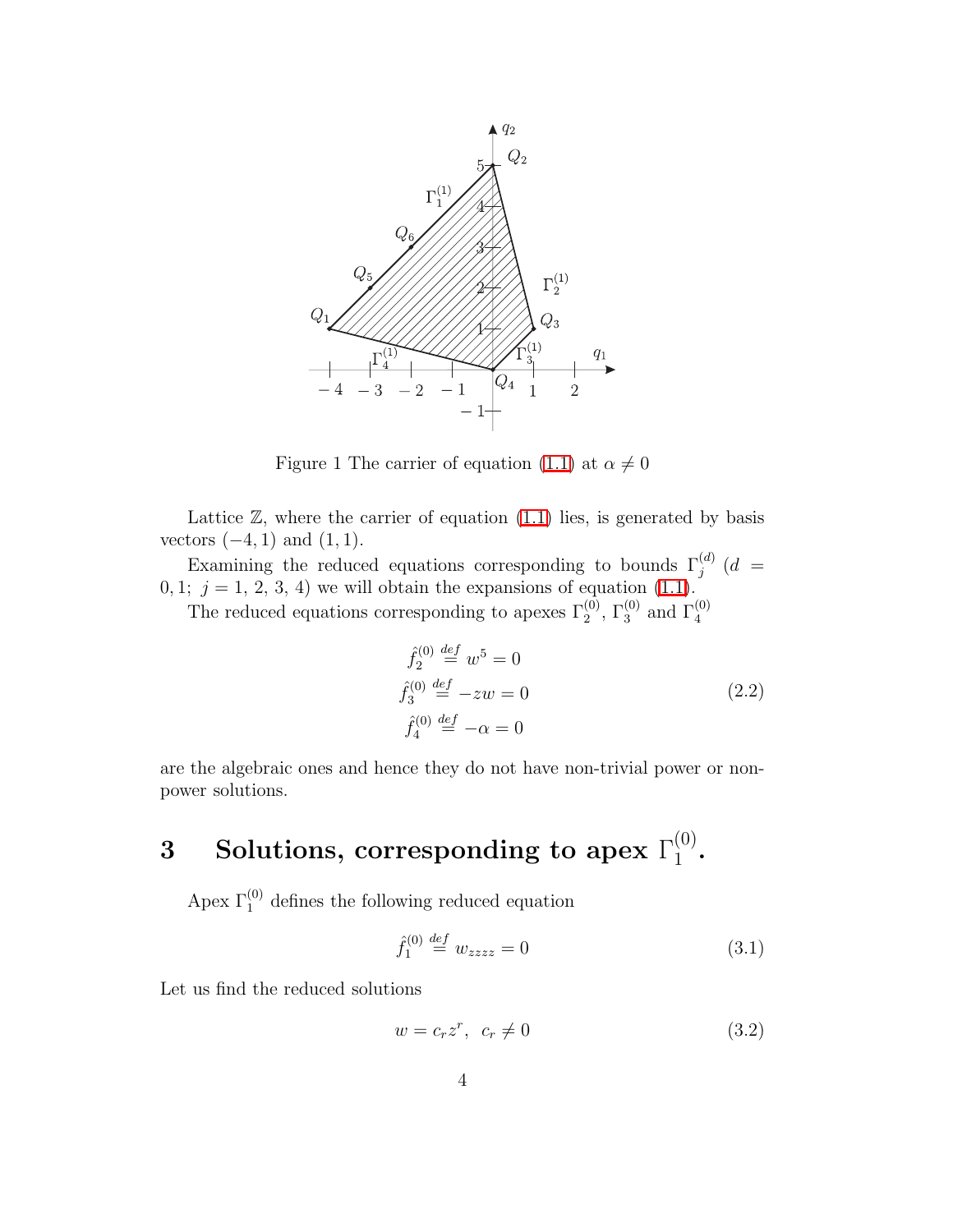

<span id="page-4-0"></span>Figure 2 The normal cones of equation [\(1.1\)](#page-0-0) at  $\alpha \neq 0$ 

for  $\omega(1,r) \in U_1^{(0)}$ <sup>(0)</sup>. Since  $p_1 < 0$  in the cone  $U_1^{(0)}$  $t_1^{(0)}$  then  $\omega = -1, z \to 0$  and the expansions will be the ascending power series of  $z$ . Substituting  $(3.2)$  into  $\hat{f}^{(0)}_1$  $\mathcal{L}_1^{(0)}$  and cancelling the result by  $z^{r-4}$  we get the characteristic equation

$$
\chi(r) \stackrel{\text{def}}{=} r(r-1)(r-2)(r-3) = 0 \tag{3.3}
$$

with four roots  $r_1 = 0$ ,  $r_2 = 1$ ,  $r_3 = 2$ , and  $r_4 = 3$ . Further we shall examine them separately.

Vector  $R = (1,0)$  that corresponds to the root  $r_1 = 0$  being multiplied by  $\omega = -1$  belongs to the cone  $U_1^{(0)}$  $T_1^{(0)}$ . Thus we obtain the family  $\mathcal{F}_1^{(0)}$  $\int_1^{(0)} 1$  of power asymptotic forms  $w = c_0$  with the arbitrary constant  $c_0 \neq 0$ . The first variation of equation [\(3.1\)](#page-3-2)

$$
\frac{\delta \hat{f}_1^{(0)}}{\delta w} = \frac{d^4}{dz^4} \tag{3.4}
$$

gives the operator

$$
L(z) = \frac{d^4}{dz^4} \neq 0
$$
\n
$$
(3.5)
$$

with the characteristic polynomial

$$
\nu(k) = z^{4-k} L(z) z^k = k(k-1)(k-2)(k-3)
$$
\n(3.6)

The equation  $\nu(k) = 0$  has four roots  $k_1 = 0$ ,  $k_2 = 1$ ,  $k_3 = 2$ ,  $k_4 = 3$ . As  $\omega = -1$  and  $r = 0$ , then the cone of the problem is  $\mathcal{K} = \{k > 0\}$ . It contains  $k_2 = 1, k_3 = 2, k_3 = 3$ , which are the critical numbers.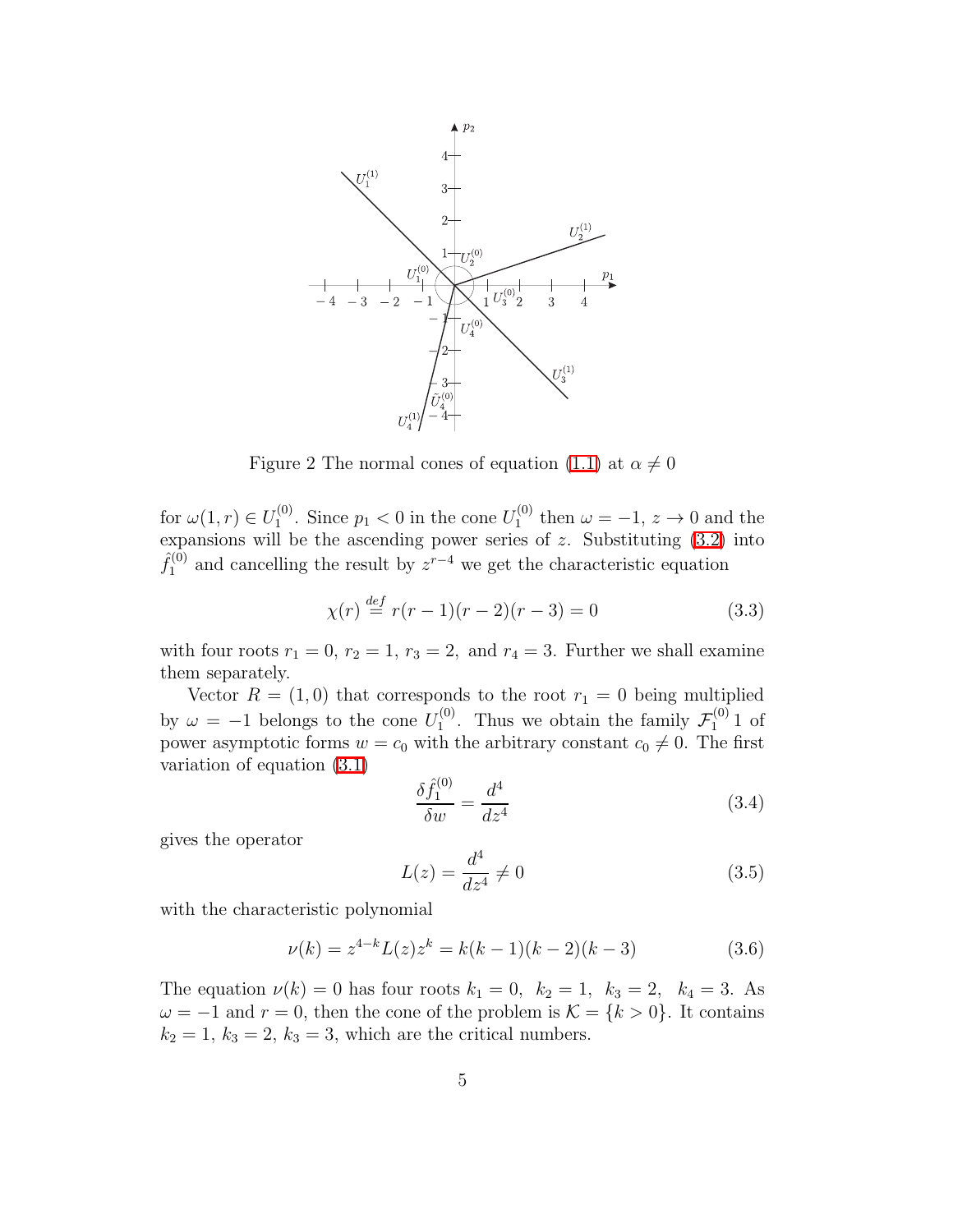

<span id="page-5-1"></span><span id="page-5-0"></span>Figure 3 The carrier of equation [\(1.1\)](#page-0-0) at  $\alpha = 0$ 

Thus the expansion of the solution corresponding to the reduced equation  $(3.1)$  at  $r = 0$  takes the form

$$
w(z) = c_0 + c_1 z + c_2 z^2 + c_3 z^3 + \sum_{k=4}^{\infty} c_k z^k
$$
 (3.7)

where all the coefficients are constants,  $c_0 \neq 0$ ,  $c_1$ ,  $c_2$ ,  $c_3$  are the arbitrary ones and  $c_k$  ( $k \geq 4$ ) are uniquely defined. Denote this family as  $G_1^{(0)}$  1. Taking into account six terms, expansion [\(3.7\)](#page-5-1) can be presented in the form

$$
w(z) = c_0 + c_1 z + c_2 z^2 + c_3 z^3 +
$$
  
+ 
$$
(\alpha - 10 c_1 c_2 - c_0^5 + 10 c_2 c_0^2 + 5 c_0 c_1^2) \frac{z^4}{24} +
$$
  
+ 
$$
(c_0 - 20 c_2^2 + 40 c_2 c_0 c_1 + 30 c_3 c_0^2 - 30 c_1 c_3 + 5 c_1^3 - 5 c_0^4 c_1) \frac{z^5}{120} + \dots
$$

In the case  $r_2 = 1$  the cone of the problem is  $\mathcal{K} = \{k > 1\}$ . Consequently there are two critical numbers  $k_2 = 2$ ,  $k_3 = 3$ . Likewise the previous case we find the family of expansions  $G_1^{(0)}$  $\binom{0}{1}$ 

<span id="page-5-2"></span>
$$
w(z) = c_1 z + c_2 z^2 + c_3 z^3 + \sum_{k=4}^{\infty} c_k z^k
$$
 (3.8)

that is generated by the power asymptotic form  $\mathcal{F}_1^{(0)}2$  :  $w = c_1 z$ . Here  $c_1 \neq 0$ ,  $c_2$  and  $c_3$  are the arbitrary constants.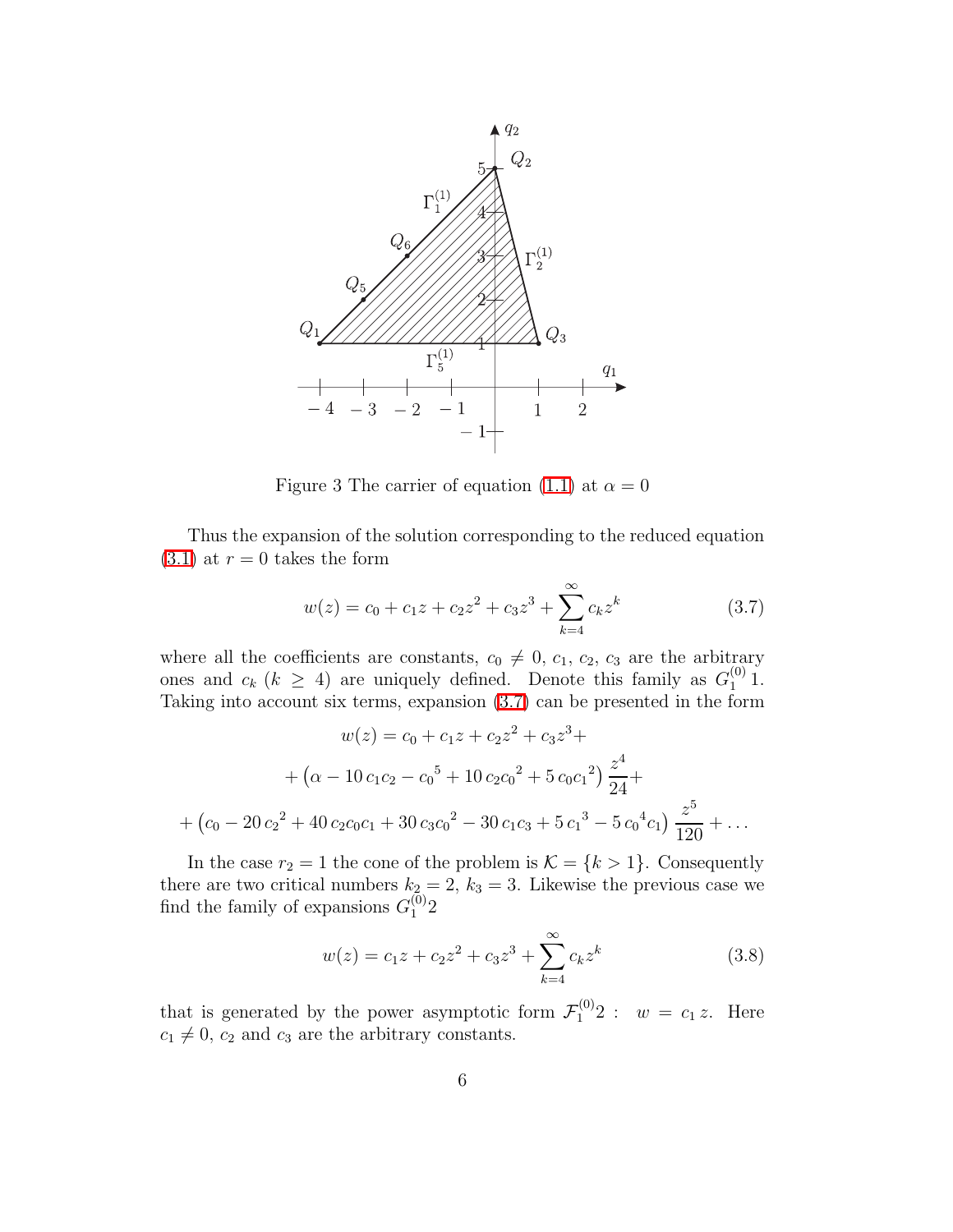

<span id="page-6-0"></span>Figure 4 The normal cones of equation [\(1.1\)](#page-0-0) at  $\alpha = 0$ 

For the root  $r_2 = 2$  the cone of the problem is  $\mathcal{K} = \{k > 2\}$ . It contains  $k_3 = 3$  that is the unique critical number. The power expansion corresponding to the asymptotic form  $\mathcal{F}_1^{(0)}3$ :  $w = c_2 z^2$  takes the form

<span id="page-6-1"></span>
$$
w(z) = c_2 z^2 + c_3 z^3 + \sum_{k=4}^{\infty} c_k z^k
$$
 (3.9)

Again  $c_2 \neq 0$ ,  $c_3$  are the arbitrary constants. Denote this family as  $G_1^{(0)}$  $^{(0)}_1$ 3.

<span id="page-6-2"></span>For the root  $r_3 = 3$  the cone of the problem is  $\mathcal{K} = \{k > 3\}$ . There are no critical numbers in this case. The expansion of the solution  $G_1^{(0)}4$ corresponding to power asymptotic form  $\mathcal{F}_1^{(1)}4: w = c_3 z^3$  can be written as

$$
w(z) = c_3 z^3 + \sum_{k=4}^{\infty} c_k z^k
$$
 (3.10)

Note, that expansions [\(3.8\)](#page-5-2), [\(3.9\)](#page-6-1), [\(3.10\)](#page-6-2) are the special cases of expansion [\(3.7\)](#page-5-1).

Obtained expansions converge for sufficiently small  $|z|$ . The existence and the analyticity of expansions  $(3.7), (3.8), (3.9), (3.10)$  $(3.7), (3.8), (3.9), (3.10)$  $(3.7), (3.8), (3.9), (3.10)$  $(3.7), (3.8), (3.9), (3.10)$  $(3.7), (3.8), (3.9), (3.10)$  $(3.7), (3.8), (3.9), (3.10)$  follow from the Cauchy theorem. This apex does not define non-power asymptotic forms and exponential additions.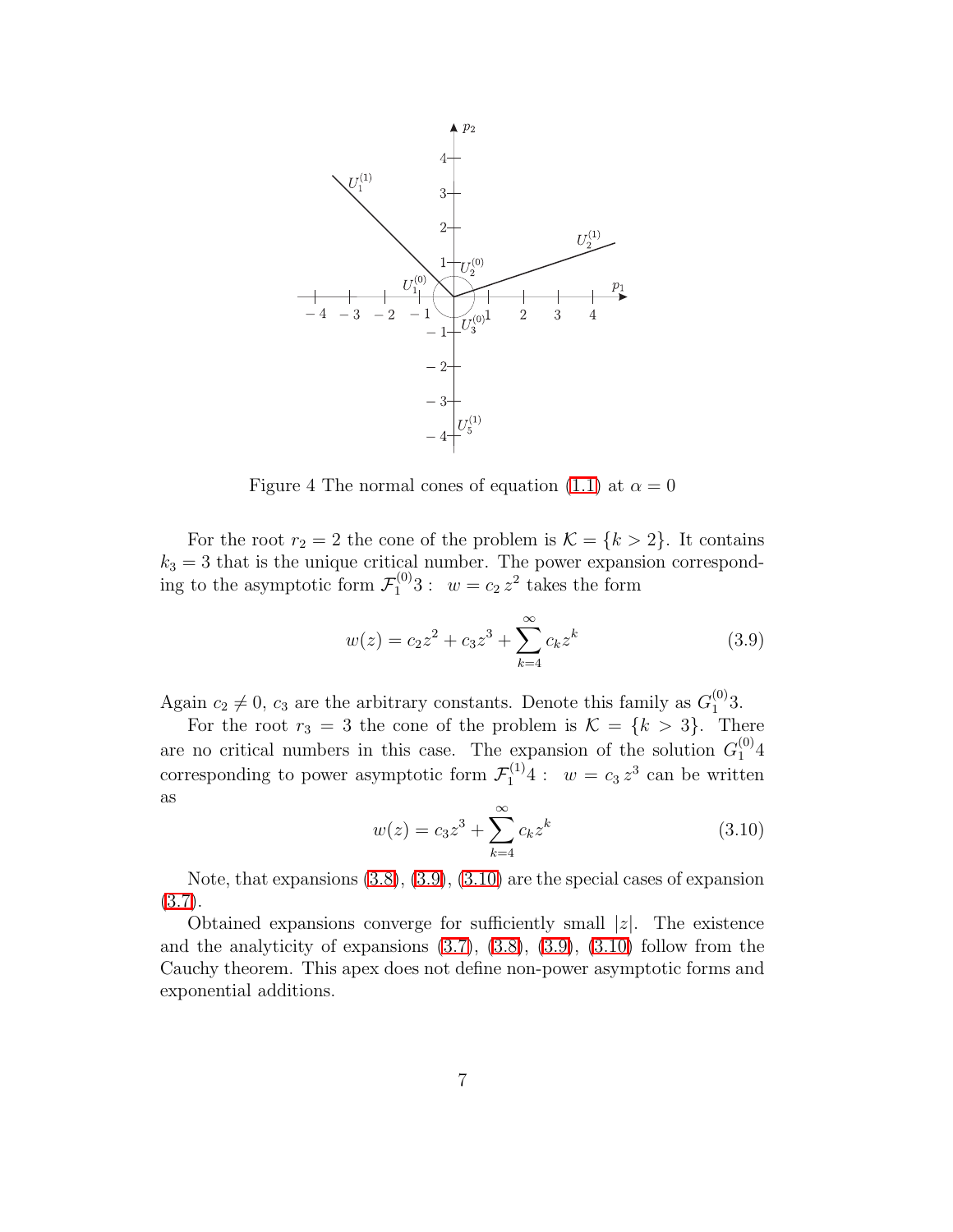#### $4$  Solutions, corresponding to edge  $\Gamma_1^{(1)}$  $\frac{(1)}{1}$ .

Edge  $\Gamma_1^{(1)}$  is characterized by the reduced equation

<span id="page-7-1"></span>
$$
\hat{f}_1^{(1)}(z,w) \stackrel{def}{=} w_{zzzz} - 5 w^2 w_{zz} + 5 w_z w_{zz} - 5 w w_z^2 + w^5 = 0 \tag{4.1}
$$

and the normal cone  $U_1^{(1)} = \{-\lambda(1,-1), \lambda > 0\}$ . Therefore  $\omega = -1$ , i.e.  $z \to 0$  and  $r = -1$ . Consequently the solution of equation [\(4.1\)](#page-7-0) should be looked for in the form

<span id="page-7-0"></span>
$$
w = c_{-1}z^{-1}
$$
\n<sup>(4.2)</sup>

From the determining equation

$$
c_{-1}(c_{-1}^4 - 15 c_{-1}^2 - 10 c_{-1} + 24) = 0 \tag{4.3}
$$

we find the values of coefficient  $c_{-1}$  (not equal to zero):  $c_{-1}^{(1)} = 1, c_{-1}^{(2)} =$  $-2, c_{-1}^{(3)} = -3, c_{-1}^{(4)} = 4.$  Hence we have four families of power asymptotic forms

<span id="page-7-3"></span><span id="page-7-2"></span>
$$
\mathcal{F}_1^{(1)}1: \qquad w = z^{-1} \tag{4.4}
$$

<span id="page-7-4"></span>
$$
\mathcal{F}_1^{(1)}2: \qquad w = -2z^{-1} \tag{4.5}
$$

<span id="page-7-5"></span>
$$
\mathcal{F}_1^{(1)}3: \qquad w = -3z^{-1} \tag{4.6}
$$

$$
\mathcal{F}_1^{(1)}4: \qquad w = 4z^{-1} \tag{4.7}
$$

Denote the families of expansions, corresponding to these asymptotic forms as  $G_1^{(1)}$  $i_j^{(1)}i, \quad i = 1, 2, 3, 4.$ 

Let us compute the corresponding critical numbers. The first variation

$$
\frac{\delta f_2^{(1)}}{\delta w} = \frac{d^4}{dz^4} - 10w_{zz}w - 5w^2 \frac{d^2}{dz^2} + 5w_z \frac{d^2}{dz^2} + 5w_z z \frac{d}{dz} - 5w_z^2 - 5ww_z \frac{d}{dz} + 5w^4
$$
\n(4.8)

applied to solutions [\(4.2\)](#page-7-1) yields to operator

$$
\mathcal{L}(z) = \frac{d^4}{dz^4} - \frac{5c_{-1}(1+c_{-1})}{z^2} \frac{d^2}{dz^2} + \frac{10c_{-1}(1+c_{-1})}{z^3} \frac{d}{dz} - \frac{5c_{-1}^2(5-c_{-1}^2)}{z^4} \tag{4.9}
$$

Its characteristic polynomial is

$$
\nu(k) = k^4 - 6 k^3 + (11 - 5 c_{-1} - 5 c_{-1}^2) k^2 - (6 - 15 c_{-1} - 15 c_{-1}^2) k - 5 c_{-1}^2 (5 - c_{-1}^2)
$$
\n(4.10)

Equation  $\nu(k) = 0$  has the roots: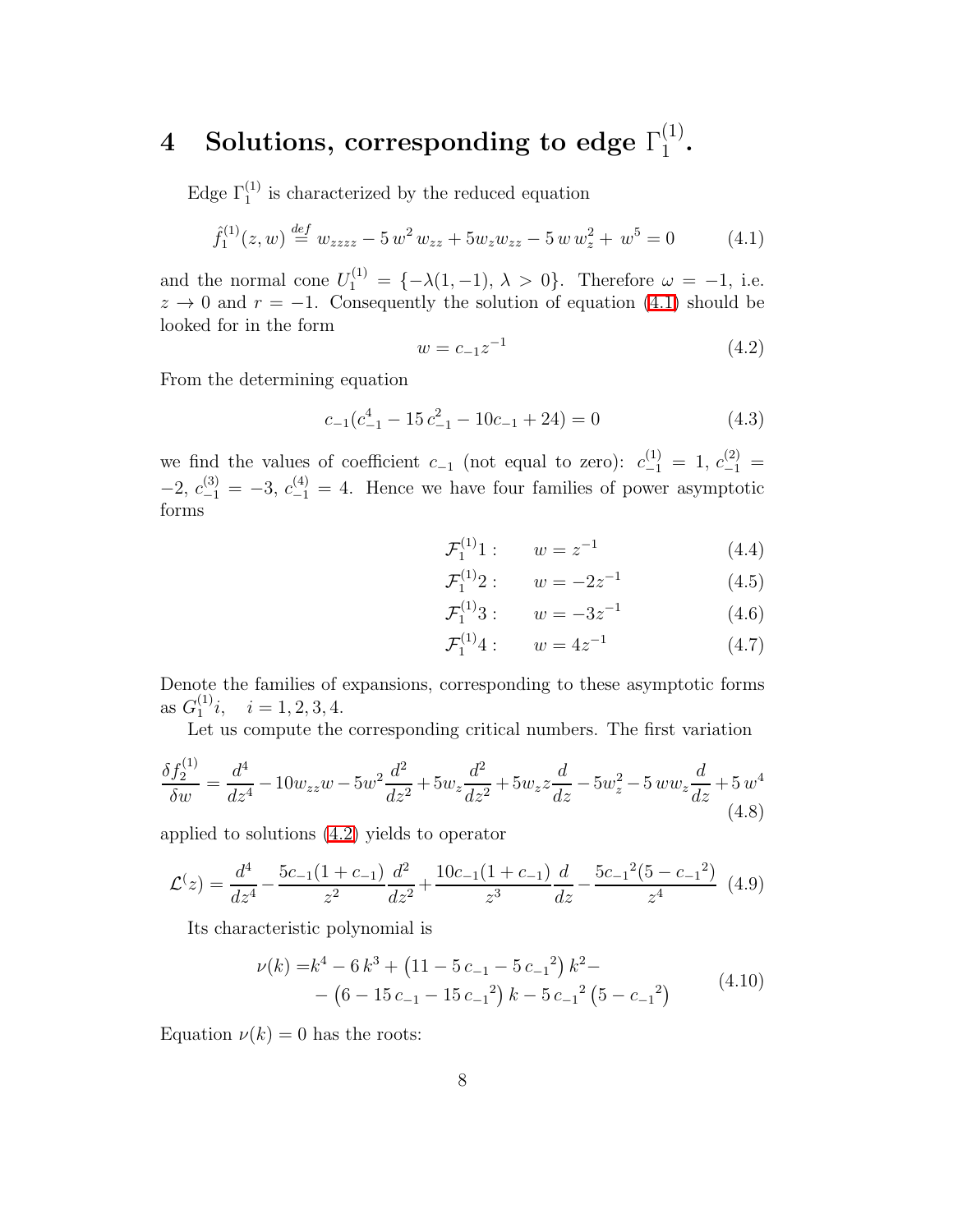1)  $k_1 = -2, k_2 = 1, k_3 = 2, k_4 = 5$  for  $c_{-1} = 1$ ; 2)  $k_1 = -2, k_2 = 1, k_3 = 2, k_4 = 5$  for  $c_{-1} = -2$ ; 3)  $k_1 = -2$ ,  $k_2 = -3$ ,  $k_3 = 5$ ,  $k_4 = 6$  for  $c_{-1} = -3$ ; 4)  $k_1 = -2$ ,  $k_2 = -8$ ,  $k_3 = 5$ ,  $k_4 = 11$  for  $c_{-1} = 4$ . The cone of the problem here is

<span id="page-8-0"></span>
$$
\mathcal{K} = \{k > -1\}.\tag{4.11}
$$

Thus for power asymptotic forms [\(4.4\)](#page-7-2) and [\(4.5\)](#page-7-3) there are three critical numbers (three roots of the characteristic polynomial belong to the cone of the problem) and for the power asymptotic forms [\(4.6\)](#page-7-4) and [\(4.7\)](#page-7-5) there are only two critical numbers.

The lattice, generated by basic vectors  $(-4,1)$ ,  $(1,1)$  and vector  $(-1,-1)$ , corresponding to the shifted carrier of power asymptotic forms  $(4.4 - 4.7)$  $(4.4 - 4.7)$ , consists of points  $Q = m(-4, 1) + l(1, 1)$ . These points intersect with the line  $q_2 = -1$  if  $m + l = -1$ , i.e.  $l = -m - 1$ . As the cone of the problem here is [\(4.11\)](#page-8-0) then

$$
\mathbf{K} = \{k = -1 + 5m, \ m \in \mathbb{N}\}\tag{4.12}
$$

Sets  $K(1)$ ,  $K(1, 2)$  and  $K(1, 2, 5)$  can be written as

$$
\mathbf{K}(1) = \{k = -1 + 5m + 2l, l, m \in \mathbb{N} \cup \{0\}, l + m \neq 0\} =
$$
  
= \{1, 3, 4, 5, 6, 7, 8, ... \}

$$
\mathbf{K}(1,2) = \{k = -1 + 5m + 2l + 3n, l, m, n \in \mathbb{N} \cup \{0\}, l + m + n \neq 0\} = \{1, 2, 3, 4, 5, 6, 7, 8, \ldots\}
$$

$$
\mathbf{K}(1,2,5) = \{k = -1 + 5m + 2l + 3n + 6j, j, l, m, n \in \mathbb{N} \cup \{0\}, j + l + m + n \neq 0\} = \{k, k \in \mathbb{N}\}\
$$

In this case expansion generated by family [\(4.4\)](#page-7-2) takes the form

$$
w(z) = \frac{1}{z} + \sum_{k \in \mathbb{N}} c_k^{(1)} z^k
$$
 (4.13)

The critical number 1 does not belong to the set  $K$  that is why the compatibility condition for  $c_1$  holds automatically and  $c_1$  is the arbitrary constant. The critical number 2 also does not belong to the sets  $K, K(1)$ and thus  $c_2$  is the arbitrary constant. However the critical number 5 lies in the sets  $K(1)$  and  $K(1, 2)$ . As a result it is necessary to verify that the compatibility condition for  $c_5$  is true. It holds, so  $c_5$  is the arbitrary constant too.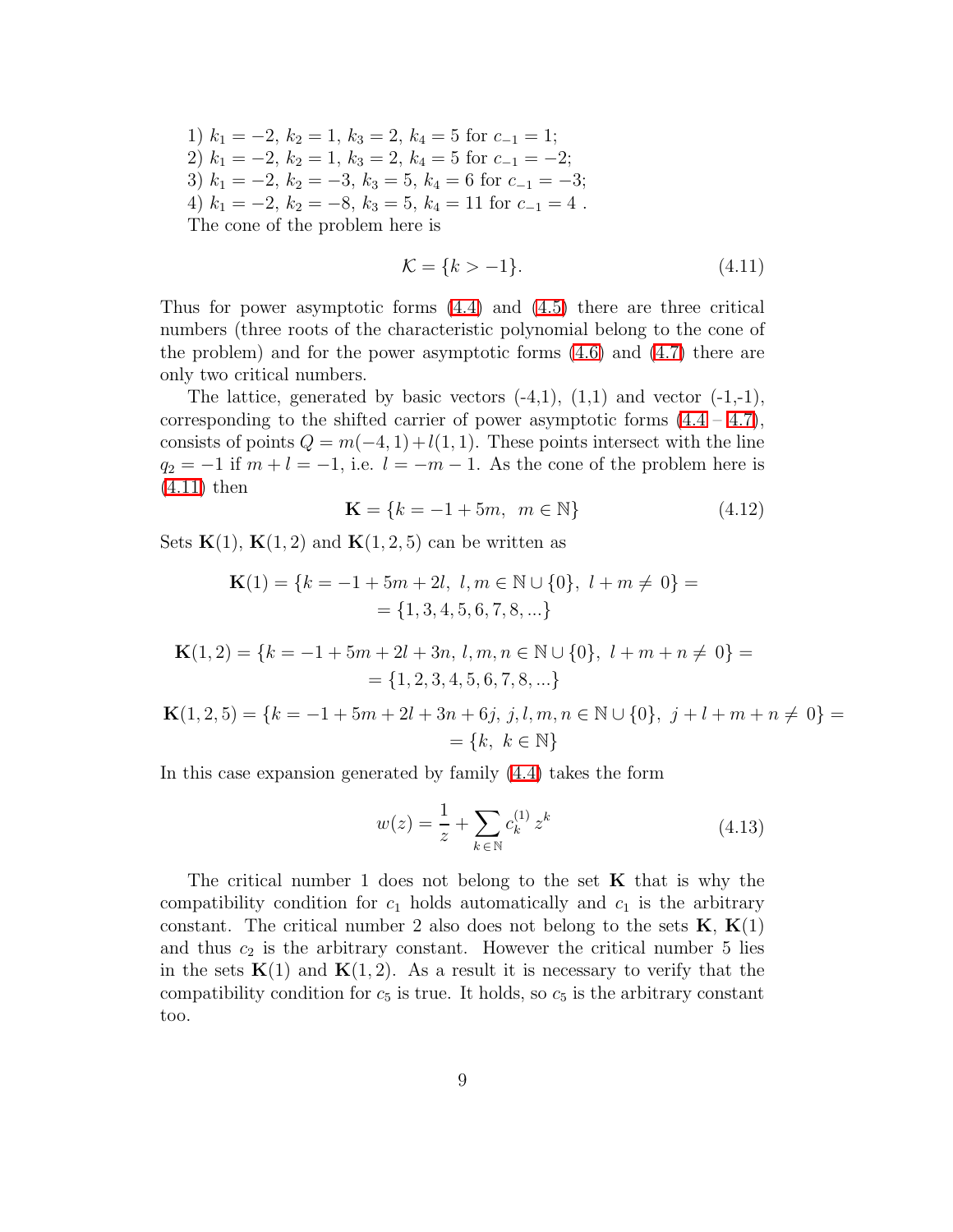The three-parametric power expansion that corresponds to power asymptotic form [\(4.4\)](#page-7-2) is as follows

$$
w(z) = \frac{1}{z} + c_1 z + c_2 z^2 + \frac{1}{4} c_1^2 z^3 - \frac{1}{36} (1 + \alpha) z^4 + c_5 z^5 +
$$
  
+ 
$$
\frac{1}{2880} c_1 (90 c_2 c_1 - 7 - 25 \alpha) z^6 +
$$
  
+ 
$$
\left(\frac{1}{6} c_1 c_5 + \frac{1}{18} c_2^2 c_1 + \frac{1}{192} c_1^4 + \frac{1}{540} c_2\right) z^7 + \dots
$$

where  $c_i \equiv c_i^{(1)}$  $i_i^{(1)}, i = 1, 2, 5$  are the arbitrary constants.

In the same way we obtain that asymptotic form [\(4.5\)](#page-7-3) also corresponds to three-parameter power expansion

$$
w(z) = -\frac{2}{z} + \sum_{k \in \mathbb{N}} c_k^{(2)} z^k
$$
 (4.14)

Taking into account seven terms it can be presented as

$$
w(z) = -\frac{2}{z} + c_1 z + c_2 z^2 - \frac{7}{2} c_1^2 z^3 + \left(\frac{1}{18} - \frac{1}{36} \alpha - \frac{5}{2} c_1 c_2\right) z^4 + c_5 z^5 +
$$
  
+ 
$$
\frac{1}{1440} c_1 (7560 c_1 c_2 - 71 + 40 \alpha) z^6 +
$$
  
+ 
$$
\left(-\frac{2}{3} c_1 c_5 - \frac{89}{24} c_1^4 - \frac{19}{540} c_2 + \frac{14}{9} c_2^2 c_1 + \frac{1}{54} c_2 \alpha\right) z^7 + \dots
$$

where  $c_i \equiv c_i^{(2)}$  $i^{(2)}$ ,  $i = 1, 2, 5$  are the arbitrary constants. Sets  $\mathbf{K}(5)$ ,  $\mathbf{K}(5,6)$  and  $\mathbf{K}(5,11)$  are as follows

$$
\mathbf{K}(5) = \{k = -1 + 5m + 6l, l, m \in \mathbb{N} \cup \{0\}, l + m \neq 0\} =
$$
  
= \{4, 5, 9, 10, 11, 14, 15, 16, 17, 19, ... \} (4.15)

$$
\mathbf{K}(5,6) = \{k = -1 + 5m + 6l + 7n, m, l, n \in \mathbb{N} \cup \{0\}, l + m + n \neq 0\} =
$$
  
= \{4, 5, 6, 9, 10, 11, 12, 13, 14, ... \}\n(4.16)

$$
\mathbf{K}(5,11) = \{k = -1 + 5m + 6l + 12k, l, m, n \in \mathbb{N} \cup \{0\}, l + m + n \neq 0\} =
$$
  
= \{4, 5, 9, 10, 11, 14, 15, 16, 17, 19, ... \} (4.17)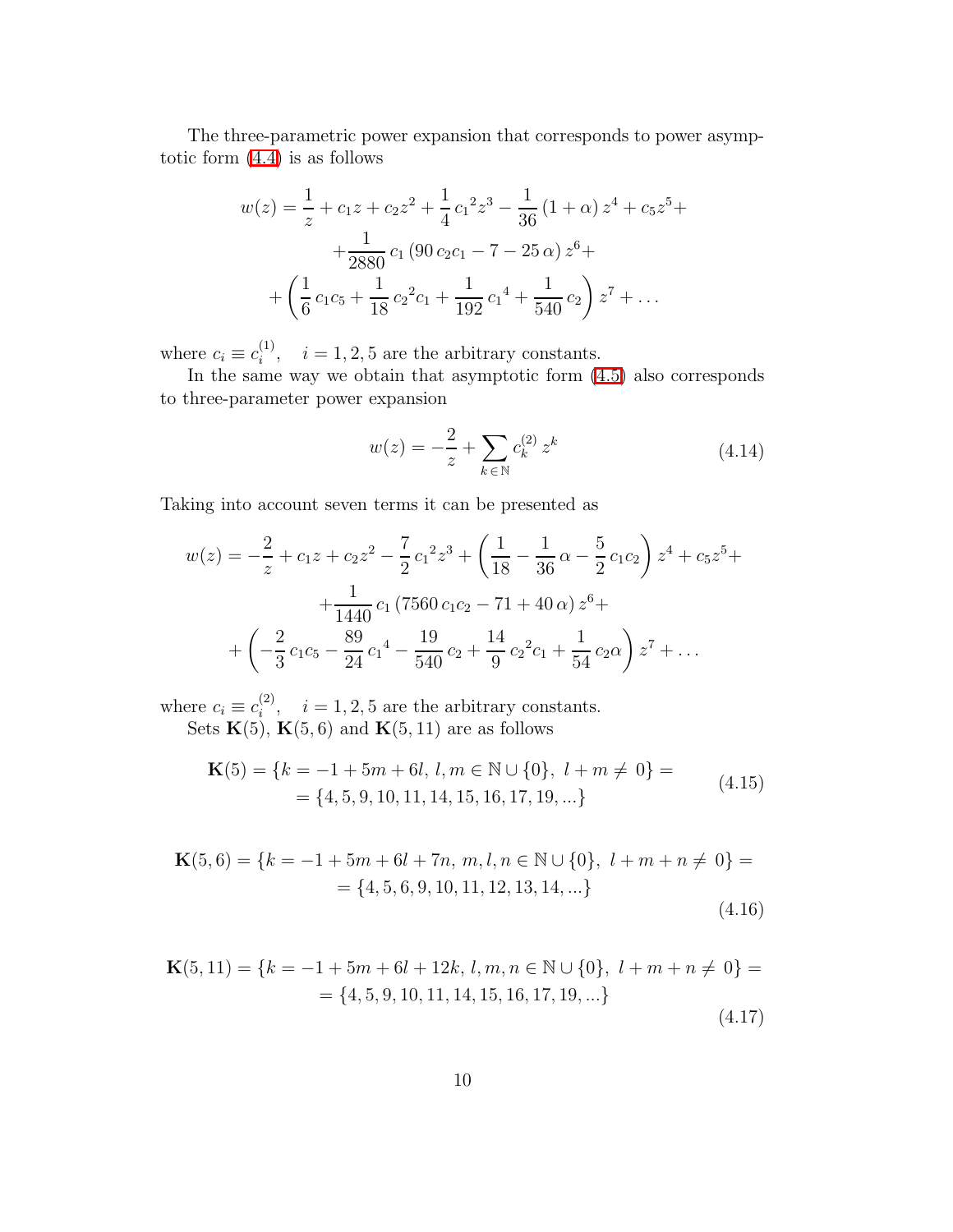Using the discussion as described above, we obtain two-parametric family  $G_1^{(1)}$  $\binom{1}{1}$ 3

$$
w(z) = -\frac{3}{z} + \sum_{k \in \mathbf{K}(5,6)} c_k^{(3)} z^k
$$
 (4.18)

that can be presented as

$$
w(z) = -\frac{3}{z} - \left(\frac{1}{28} - \frac{1}{84}\alpha\right)z^4 + c_5z^5 + c_6z^6 -
$$

$$
-\frac{1}{931392}\left(\alpha - 3\right)\left(40\alpha - 127\right)z^9 + \frac{1}{131040}c_5\left(2307 - 755\alpha\right)z^{10} -
$$

$$
-\left(\frac{31}{156}c_5^2 - \frac{547}{38220}c_6 + \frac{3}{637}c_6\alpha\right)z^{11} + \dots
$$

where  $c_i \equiv c_i^{(3)}$  $i_j^{(5)}$ ,  $i = 5, 6$  are the arbitrary constants, and two-parametric family  $G_1^{(1)}4$ 

$$
w(z) = \frac{4}{z} + \sum_{k \in \mathbf{K}(5,11)} c_k^{(4)} z^k
$$
 (4.19)

that can be written as

$$
w(z) = \frac{4}{z} + \left(\frac{1}{126} + \frac{1}{504} \alpha\right) z^4 + c_5 z^5 +
$$
  
+ 
$$
\frac{1}{47500992} (\alpha + 4) (25 \alpha + 37) z^9 + \frac{1}{15120} c_5 (6 + 5 \alpha) z^{10} +
$$
  
+ 
$$
c_{11} z^{11} + \frac{1}{2106763997184} (\alpha + 4) (220 \alpha^2 + 1235 \alpha + 1126) z^{14} + \dots
$$

where  $c_i \equiv c_i^{(4)}$  $i_i^{(4)}$ ,  $i = 5, 11$  are the arbitrary constants too.

Obtained expansions converge for sufficiently small  $|z|$  and have no exponential additions. The reduced equation [\(4.1\)](#page-7-0) also does not have non-power solutions.

#### $5$  Solutions, corresponding to edge  $\Gamma_2^{(1)}$  $\frac{(1)}{2}$ .

Edge  $\Gamma_2^{(1)}$  is characterized by the reduced equation

<span id="page-10-0"></span>
$$
\hat{f}_2^{(1)}(z,w) \stackrel{def}{=} w^5 - zw = 0 \tag{5.1}
$$

and normal cone  $U_2^{(1)} = {\lambda(4, 1) = 4\lambda(1, 1/4), \lambda > 0}.$  It means that  $r =$  $1/4, \omega = 1, z \rightarrow \infty$  and solution of this reduced equation is  $w = c_{1/4}z^{1/4}$ .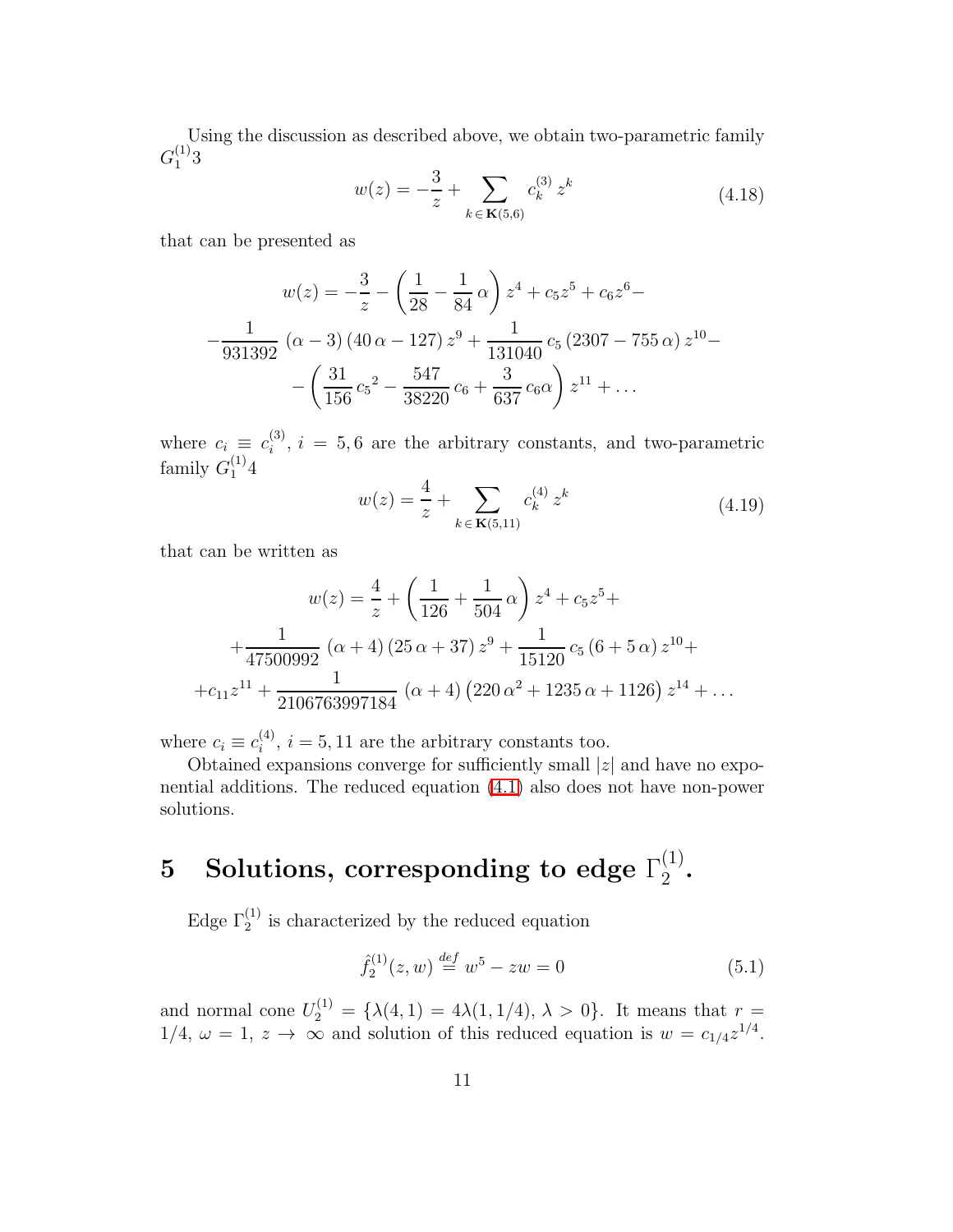Substitution this expression into equation [\(5.1\)](#page-10-0) and cancellation the result by  $z^{5/4}$  yields to determining equation  $c_{1/4}(c_{1/4}^4 - 1) = 0$ . Thus we have four families of power asymptotic forms

<span id="page-11-0"></span>
$$
\mathcal{F}_2^{(1)}1: \ w = c_{1/4}^{(1)} z^{1/4}, \quad c_{1/4}^{(1)} = 1 \tag{5.2}
$$

$$
\mathcal{F}_2^{(1)}2: \ w = c_{1/4}^{(2)} z^{1/4}, \quad c_{1/4}^{(2)} = -1 \tag{5.3}
$$

<span id="page-11-1"></span>
$$
\mathcal{F}_2^{(1)}3: w = c_{1/4}^{(3)} z^{1/4}, c_{1/4}^{(3)} = i \tag{5.4}
$$

$$
\mathcal{F}_2^{(1)}4: \ w = c_{1/4}^{(4)} z^{1/4}, \quad c_{1/4}^{(4)} = -i \tag{5.5}
$$

Since the reduced equation [\(5.1\)](#page-10-0) is algebraic one and the roots of the determining equation are simple then asymptotic forms do not have proper (and consequently critical) numbers and  $\nu(k) \equiv const \neq 0$ .

The shifted carrier of the power asymptotic forms  $(5.2) - (5.5)$  $(5.2) - (5.5)$  gives a vector  $(1/4, -1)$ . Points belonging to the lattice generated by this vector and the basis vectors (-4,1), (1,1) are the following  $Q = (q_1, q_2) = m(1, 1) +$  $l(1/4, -1) = (m + l/4, m - l)$  where m, l are whole numbers. At the line  $q_2 = -1$  we have  $q_1 = -1 + 5/4l$ . Taking into consideration that the cone of the problem is  $\mathcal{K}=\{k<1/4\}$  we find the set  $\mathbf K$ 

<span id="page-11-2"></span>
$$
\mathbf{K} = \{k = -1 - 5l/4, \ l \in \mathbb{N} \cup \{0\}\}\tag{5.6}
$$

The expansions to solutions can be written as

$$
G_2^{(1)}n: w(z) = \varphi^{(n)}(z) = c_{1/4}^{(n)} z^{1/4} + \sum_{l=0}^{\infty} c_{-1-5l/4}^{(n)} z^{-1-5l/4}
$$
 (5.7)

In this expression coefficients  $c_{-1}^{(n)}$  $\frac{N^{(n)}}{n-1-5l/4}$  can be sequentially computed. The calculation of the coefficients  $c_{-1}$  yields to  $c_{-1} = \alpha/4$ . Taking into account five terms, we obtain

$$
w(z) = \varphi^{(n)}(z) = c_{1/4}^{(n)} z^{1/4} + \frac{1}{4} \frac{\alpha}{z} - \frac{5}{32} \frac{(c_{1/4}^{(n)})^3 (1 + \alpha^2)}{z^{9/4}} + + \frac{5}{256} \frac{(c_{1/4}^{(n)})^2 (8\alpha^3 + 29\alpha + 3)}{z^{7/2}} - \frac{1}{2048} \frac{c_{1/4}^{(n)} (365\alpha^4 + 3210\alpha^2 + 590\alpha + 2013)}{z^{19/4}} + \dots
$$

The obtained expansions seem to be divergent ones.

Non-power asymptotic forms do not correspond to edge  $\Gamma_2^{(1)}$  but it generates exponential additions which will be computed later.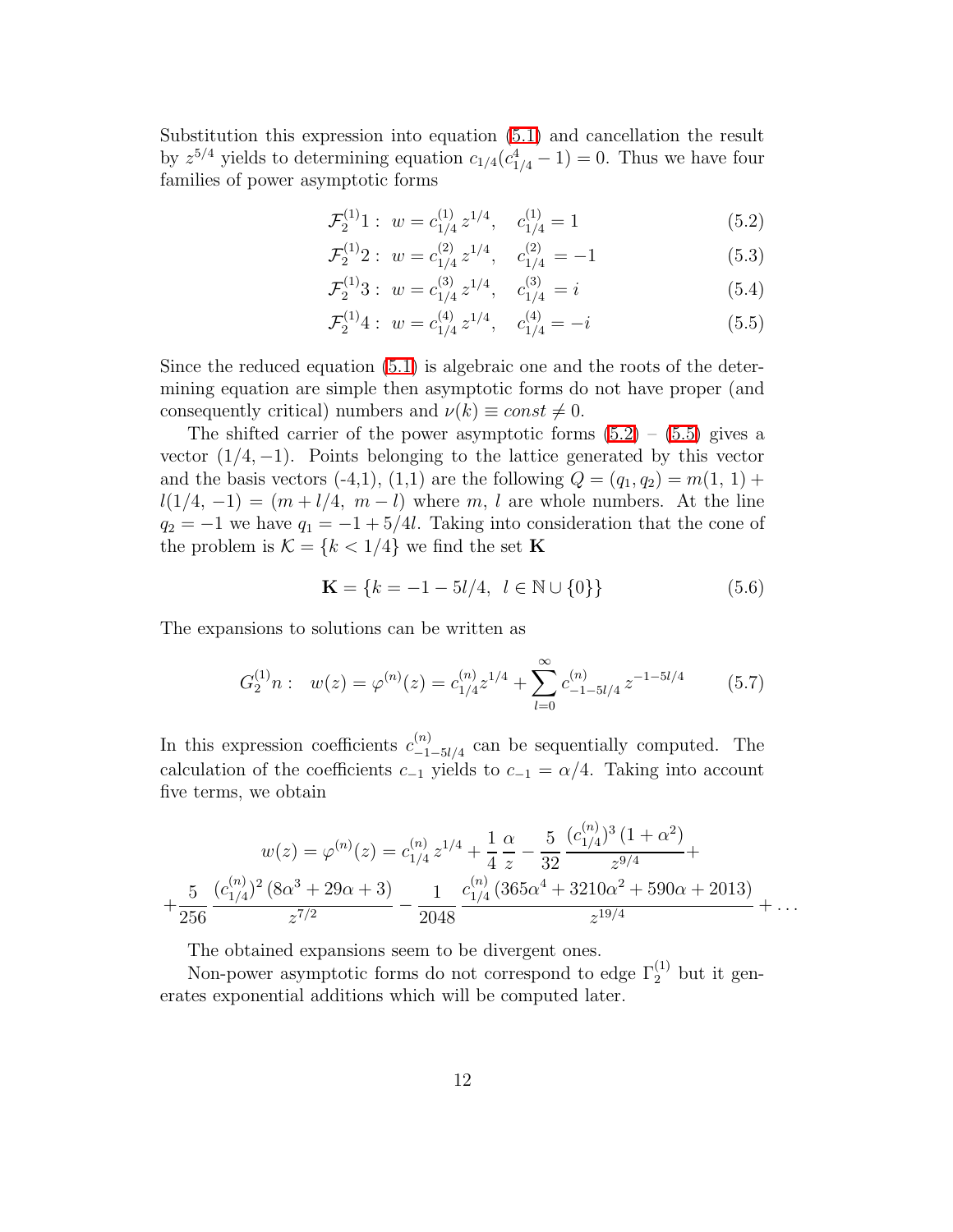#### $6$  Solutions, corresponding to edge  $\Gamma_3^{(1)}$  $rac{(1)}{3}$ .

Edge  $\Gamma_3^{(1)}$  exists if  $\alpha \neq 0$ . It is characterized by the reduced equation

<span id="page-12-1"></span><span id="page-12-0"></span>
$$
\hat{f}_3^{(1)}(z, w) \stackrel{def}{=} -zw - \alpha = 0 \tag{6.1}
$$

and the normal cone  $U_3^{(1)} = {\lambda(1, -1), \lambda > 0}$ . In this case  $r = -1, \omega = 1$ ,  $z \rightarrow \infty$  and power asymptotic can be presented in the form

$$
\mathcal{F}_3^{(1)}1: \qquad w = \frac{c_{-1}}{z}, \qquad c_{-1} = -\alpha \tag{6.2}
$$

As equation [\(6.1\)](#page-12-0) is algebraic one and

$$
\nu(k) = z^{-1} \frac{\delta \hat{f}_3^{(1)}}{\delta y} = -1 \tag{6.3}
$$

then the solutions of equation [\(6.1\)](#page-12-0) do not have critical numbers. The cone of the problem is  $\mathcal{K} = \{k < -1\}$ . The shifted carrier of the power asymptotic  $(6.2)$  gives the vector  $(-1, -1)$ , which belongs to the lattice generated by the carrier of the studied equation. So we obtain the set  $\bf K$ 

$$
\mathbf{K} = \{k = -1 - 5m, \ m \in \mathbb{N}\}\tag{6.4}
$$

<span id="page-12-2"></span>Therefore we can determine the power expansion, corresponding to the asymptotic form [\(6.2\)](#page-12-1)

$$
G_3^{(1)}: w(z) = \tilde{\varphi}(z) = \frac{c_{-1}}{z} + \sum_{m=1}^{\infty} c_{-1-5m} z^{-1-5m}
$$
 (6.5)

In this expression all coefficients can be sequentially found. Taking into account three terms, it can be rewritten as

$$
w(z) = \widetilde{\varphi}(z) = -\frac{\alpha}{z} - \frac{P}{z^6} - \frac{P(5\,\alpha^4 - 295\,\alpha^2 + 270\alpha + 3024)}{z^{11}} + \dots
$$

where

$$
P = \alpha(\alpha + 1)(\alpha - 2)(\alpha - 3)(\alpha + 4)
$$
\n(6.6)

and all other not written out coefficients are proportional to this factor. Hence if  $P = 0$  this expansion determines the simplest exact rational solutions of equation [\(1.1\)](#page-0-0).

Edge  $\Gamma_3^{(1)}$  does not generate non-power asymptotic forms but it defines exponential additions, which will be found below.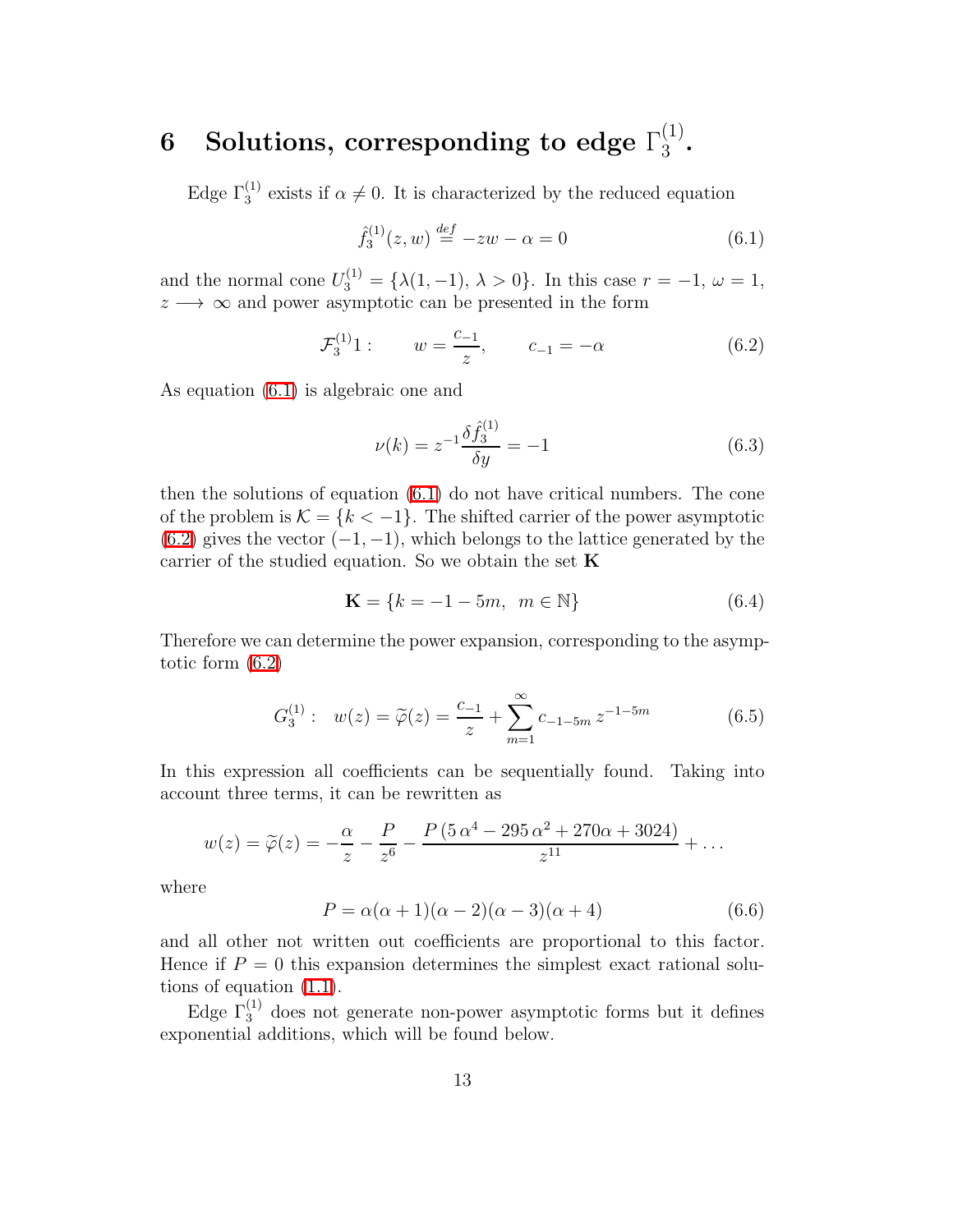#### ${\bf 7}\quad {\bf Solutions},\ {\bf corresponding\ to\ edge}\ \Gamma_4^{(1)}$  $\frac{(1)}{4}$ .

Edge  $\Gamma_4^{(1)}$  exists, if  $\alpha \neq 0$ . It defines the following reduced equation

<span id="page-13-1"></span><span id="page-13-0"></span>
$$
\hat{f}_4^{(1)}(z, w) \stackrel{def}{=} w_{zzzz} - \alpha = 0 \tag{7.1}
$$

and the normal cone  $U_4^{(1)} = \{-\lambda(1,4), \lambda > 0\}$ . Thus  $\omega = -1$ , i.e.  $z \to 0$ ,  $r = 4$  and we have the unique family of power asymptotic forms

$$
\mathcal{F}_4^{(1)}1: \quad w = c_4 z^4, \qquad c_4 = \frac{\alpha}{24} \tag{7.2}
$$

Let us find the critical numbers. The first variation of equation  $(7.1)$  is

$$
\frac{\delta \hat{f}_4^{(1)}}{\delta w} = \frac{d^4}{dz^4} \tag{7.3}
$$

The proper numbers are  $k_1 = 0$ ,  $k_2 = 1$ ,  $k_3 = 2$ ,  $k_4 = 3$ . None of them belongs to the cone of the problem  $\mathcal{K} = \{k > 4\}$ . Consequently there are no critical numbers here.

Vector, corresponding to the shifted carrier of asymptotic form [\(7.2\)](#page-13-1) is (4,-1), so it belongs to the lattice generated by the basis vectors. Therefore set **K** is

$$
\mathbf{K} = \{k = 4 + 5m, \quad m \in \mathbb{N}\}\tag{7.4}
$$

and the power expansion can be written as

$$
w(z) = z^4 \left( \frac{\alpha}{24} + \sum_{m=1}^{\infty} c_{4+5m} z^{5m} \right)
$$
 (7.5)

All the coefficients can be uniquely computed. Taking into account three terms, we can write this expansion  $G_4^{(1)}$  $_4^{(1)}$ 1 as

$$
w(z) = \frac{1}{24}\alpha z^4 - \frac{(10\,\alpha - 1)}{72576}\alpha z^9 + \frac{(3120\,\alpha^2 - 185\,\alpha + 2)}{3487131648}\alpha z^{14} + \dots
$$

The obtained expansion can be considered as the special case of expansion [\(3.7\)](#page-5-1) at  $c_0 = c_1 = c_2 = c_3 = 0$ . It converges for sufficiently small  $|z|$ .

Edge  $\Gamma_4^{(1)}$  does not define exponential additions and non-power asymptotic forms.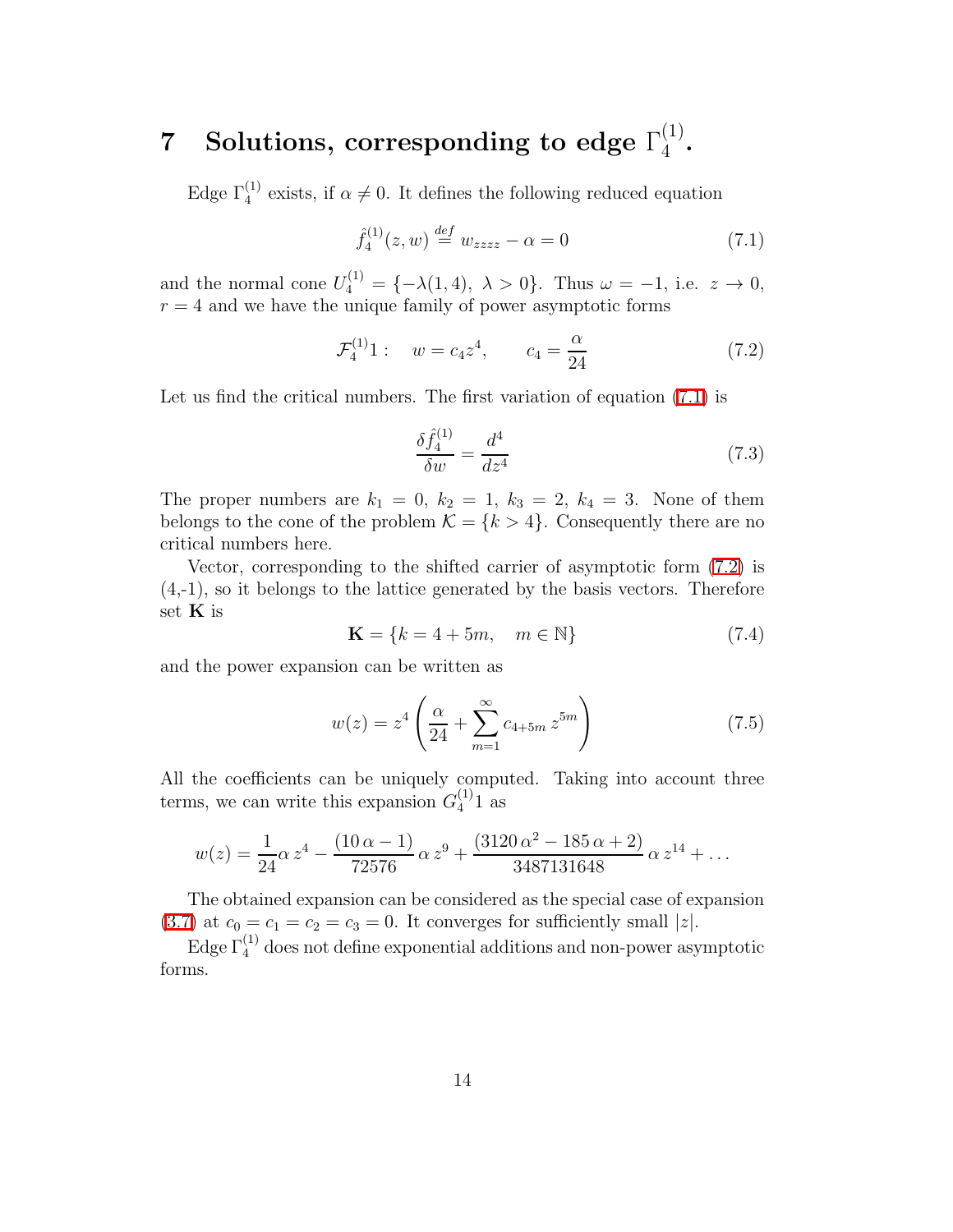#### 8 Solutions, corresponding to edge  $\Gamma_5^{(1)}$  $\binom{1}{5}$

Edge  $\Gamma_5^{(1)}$  exists, if and only if  $\alpha = 0$ .

The reduced equation which corresponds to the edge  $\Gamma_5^{(1)}$ , takes the form

$$
\hat{f}_2^{(5)}(z,w) \stackrel{def}{=} w_{zzzz} - zw = 0 \tag{8.1}
$$

<span id="page-14-0"></span>It does not possess solutions in the form  $w = c_r z^r$ , except of the trivial one  $w \equiv 0$ . But edge  $\Gamma_5^{(1)}$  defines non-power asymptotic forms of equation [\(1.1\)](#page-0-0).

<span id="page-14-1"></span>As edge  $\Gamma_5^{(1)}$  is the horizontal one, we can use the logarithmic transformation

$$
y = \frac{d \ln w}{dz} \tag{8.2}
$$

Hence we have the relations

$$
w' = yw, \quad w'' = (y' + y^2)w, \quad w''' = (y'' + 3yy' + y^3)w,
$$
  

$$
w'''' = (y''' + 4yy'' + 3y'^2 + 6y^2y' + y^4)w
$$

After application this transformation and after cancellation of the result by w equation  $(8.1)$  can be rewritten as

<span id="page-14-2"></span>
$$
h(z, y) \stackrel{\text{def}}{=} y''' + 4yy'' + 3y'^2 + 6y^2y' + y^4 - z = 0 \tag{8.3}
$$

The carrier  $S(h)$  of this equation consists of the following points:  $M_1 =$  $(-3, 1), M_2 = (0, 4), M_3 = (1, 0), M_5 = (-2, 2) \text{ and } M_6 = (-1, 3).$ 

Their convex hull  $\Gamma(h)$  is the triangle (fig. [5\)](#page-15-0). The normal cones of its bounds are presented at fig. [6.](#page-16-0)

According to [23], the cone of the problem here is  $p_1 + p_2 \geq 0$ ,  $p_1 \geq 0$ . It intersects with the normal cones  $\tilde{U}_2^{(0)}$  $\tilde{U}^{(0)}_{3},\,\tilde{U}^{(0)}_{3}$  $\tilde{U}^{(0)}_{2},\,\tilde{U}^{(1)}_{2}$  $2^{(1)}$  only. So we should examine the reduced equations which correspond to the bounds  $\tilde{\Gamma}_2^{(0)}$  $\tilde{\Gamma}_3^{(0)}$ ,  $\tilde{\Gamma}_3^{(0)}$  $\widetilde{\Gamma}_2^{(1)}$  $\frac{(1)}{2}$ .

Apexes  $\tilde{\Gamma}_2^{(0)}$  $_2^{(0)}$  and  $\tilde{\Gamma}_3^{(0)}$  $_3^{(0)}$  are characterized by the algebraic reduced equations  $y^4 = 0$  and  $-z = 0$  accordingly, so they do not give suitable solutions.

Edge  $\tilde{\Gamma}_2^{(1)}$  defines algebraic reduced equation

$$
y^4 - z = 0 \tag{8.4}
$$

which has four suitable solutions  $y^{(n)}(z) = c_{1/4}^{(n)}$  $_{1/4}^{(n)}z^{1/4}$ , where  $c_{1/4}^{(1,2)} = \pm 1$ ,  $c_{1/4}^{(3,4)} =$  $\pm i$ ,  $r = 1/4$  and  $\omega = 1 \Rightarrow z \to \infty$ . These solutions do not have critical numbers.

Using the inversion to transformation [\(8.2\)](#page-14-1), we obtain four weak asymp-totic forms for solutions of equation [\(1.1\)](#page-0-0) near  $z \to \infty$ 

$$
w(z) = C_1 \exp\left(\frac{4}{5}c_{1/4}^{(n)}z^{5/4}\right)
$$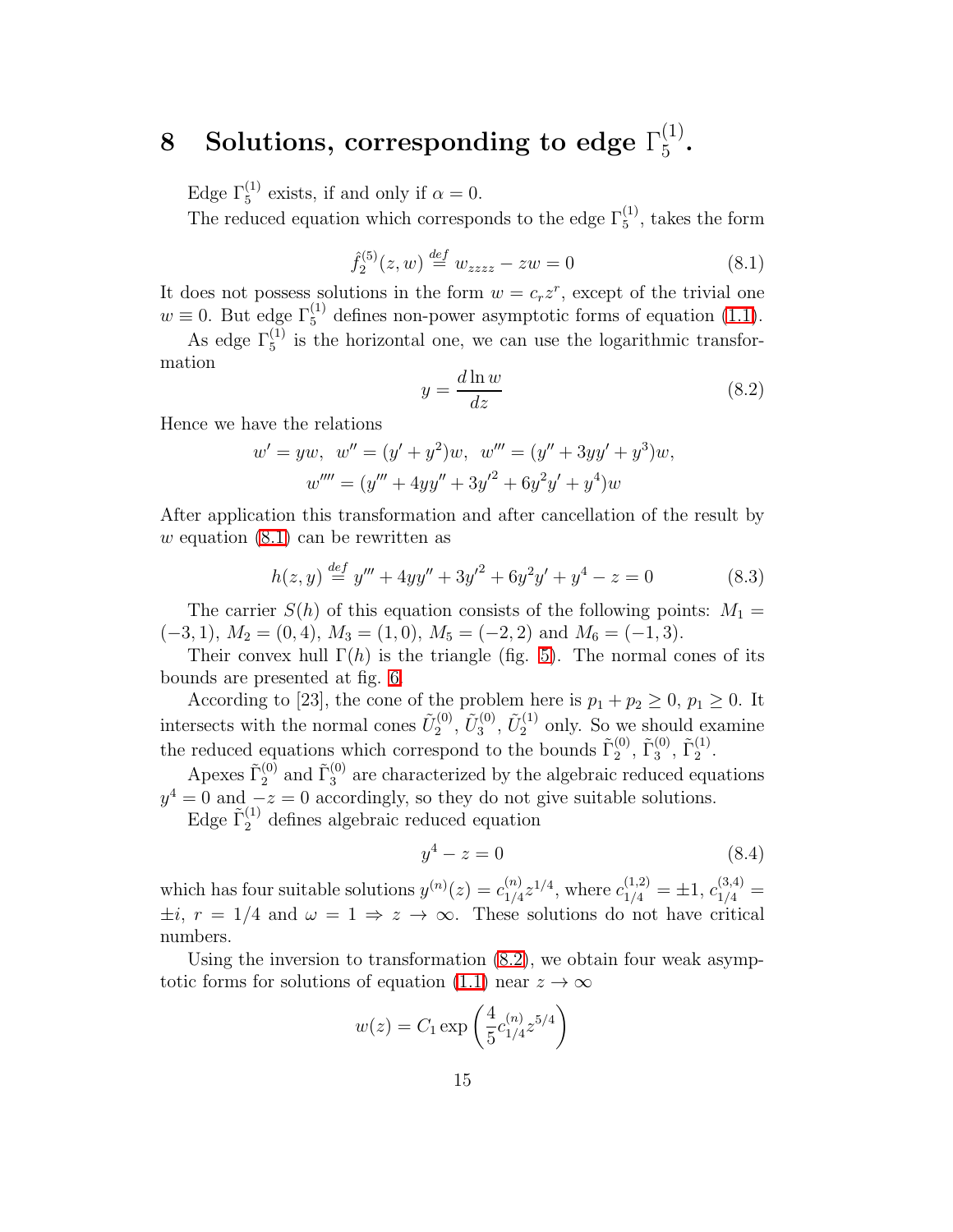

<span id="page-15-0"></span>Figure 5 The carrier of equation [\(8.3\)](#page-14-2).

where  $n = 1, 2, 3, 4$  and  $C_1$  is the arbitrary constant.

Now let us obtain the strong asymptotic forms.

The lattice of the shifted carrier of equation [\(8.3\)](#page-14-2) is generated by vectors  $(1/4, -1)$  and  $(1, 1)$ . Taking into account the cone of the problem  $\mathcal{K} = \{k \leq \mathcal{K}\}$  $1/4$ , we find set **K** 

$$
\mathbf{K} = \{k = 1/4 - 5l/4, \quad l \in \mathbb{N}\}\tag{8.5}
$$

So equation [\(8.3\)](#page-14-2) has solutions in the form

$$
y^{(n)}(z) = c_{1/4}^{(n)} z^{1/4} + \sum_{l=1}^{\infty} c_{1/4-5l/4}^{(n)} z^{1/4-5l/4}, \ \ n = 1, 2, 3, 4 \tag{8.6}
$$

where the coefficients  $c_{1/4}^{(n)}$  $\alpha_{1/4-5l/4}^{(n)}$  are uniquely defined. The coefficient  $c_{-1}^{(n)}$  does not depend on *n*:  $c_{-1}^{(n)} = -3/8$ . Taking into account transformation [\(8.2\)](#page-14-1), we get

$$
\ln w = \int ydz = \frac{4}{5}c_{1/4}^{(n)}z^{5/4} + C_0 - \frac{3}{8}\ln z + \sum_{l=2}^{\infty} \frac{4c_{1/4-5l/4}^{(n)}}{5(1-l)}z^{5(1-l)/4}
$$
(8.7)

In this expression  $C_0$  is a constant of integration. So we obtain

$$
w(z) = \frac{C_1}{z^{3/8}} \exp\left[\frac{4}{5}c_{1/4}^{(n)}z^{5/4} + \sum_{l=2}^{\infty} \frac{4c_{1/4-5l/4}^{(n)}}{5(1-l)}z^{5(1-l)/4}\right]
$$
(8.8)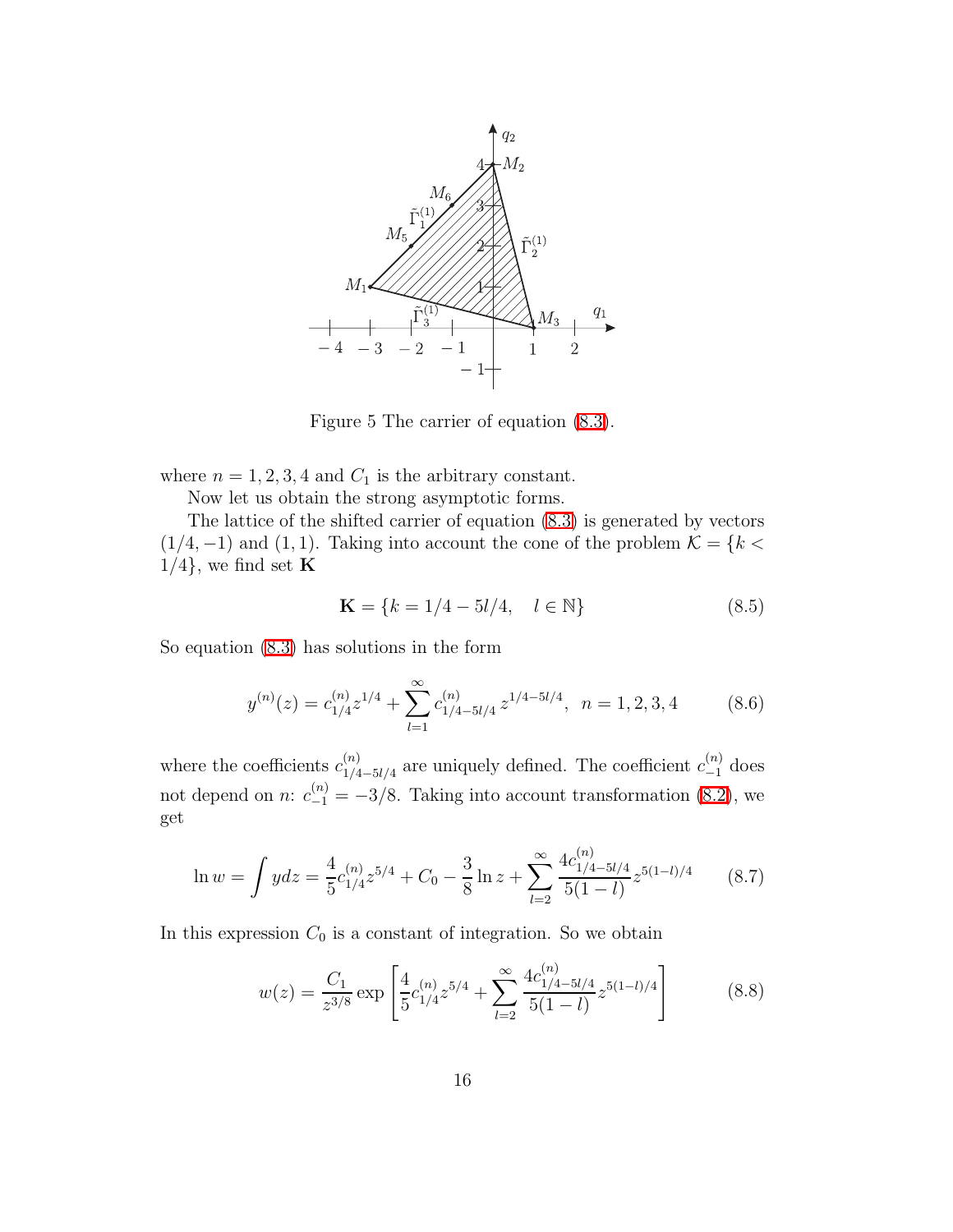

<span id="page-16-0"></span>Figure 6 The normal cones of equation [\(8.3\)](#page-14-2).

Taking into account three terms of the series, the obtained non-power strong asymptotic forms of equation [\(1.1\)](#page-0-0), existing under  $\alpha = 0$ , can be written as

$$
w(z) = \frac{C_1}{z^{3/8}} \exp\left[\frac{4}{5}c_{1/4}^{(n)}z^{5/4} + \frac{9}{32}\frac{1}{c_{1/4}^{(n)}z^{5/4}} + \frac{45}{256}\frac{1}{(c_{1/4}^{(n)})^2z^{5/2}} + \ldots\right]
$$

### 9 Exponential additions of the first level for expansions, corresponding to edge  $\Gamma_2^{(1)}$  $\frac{(1)}{2}$ .

Let us find exponential additions of the first level for expansions  $(5.7)$ , corresponding to edge  $\Gamma_2^{(1)}$ .

We are looking for solutions in the form

$$
w(z) = \varphi(z) + u(z) \tag{9.1}
$$

Here and later we use the notation  $\varphi = \varphi^{(n)}$ ,  $u = u^{(n)}$ ,  $n = 1, 2, 3, 4$ .

The reduced equation for the addition  $u(z)$  is a linear equation

<span id="page-16-1"></span>
$$
M^{(1)}(z)u(z) = 0 \tag{9.2}
$$

where  $M^{(1)}(z)$  is the first variation of equation [\(1.1\)](#page-0-0) at solution  $w(z) = \varphi(z)$ . As long as

$$
\frac{\delta f}{\delta w} = \frac{d^4}{dz^4} - 5w^2 \frac{d^2}{dz^2} - 10ww_{zz} + 5w_z \frac{d^2}{dz^2} + 5w_{zz} \frac{d}{dz} - 10ww_z \frac{d}{dz} - 5w_z^2 + 5w^4 - z \tag{9.3}
$$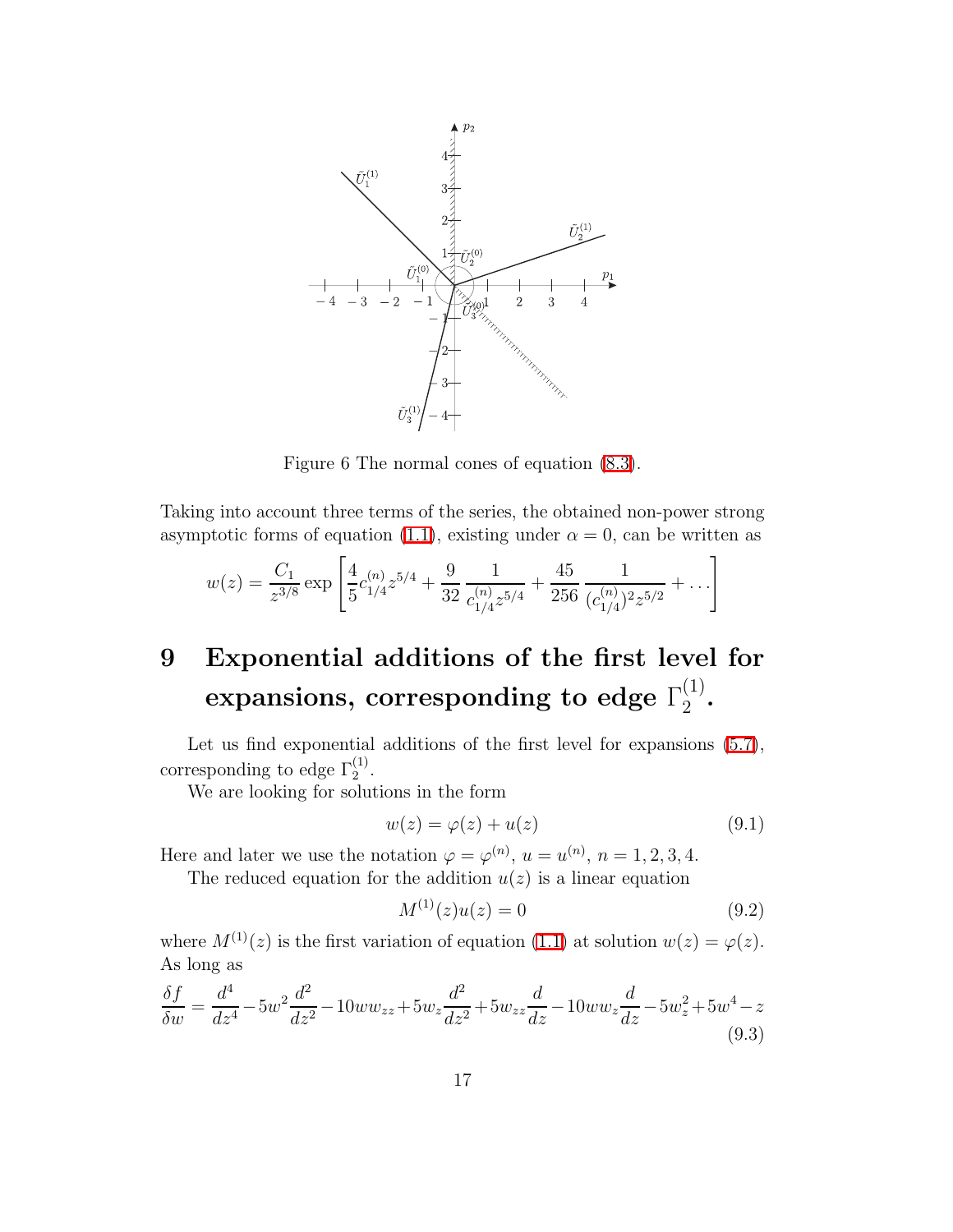then

$$
M^{(1)}(z) = \frac{d^4}{dz^4} - 5(\varphi^2 - \varphi_z)\frac{d^2}{dz^2} + 5(\varphi_{zz} - 2\varphi\varphi_z)\frac{d}{dz} - 5\varphi_z^2 - 10\varphi\varphi_{zz} + 5\varphi^4 - z
$$
\n(9.4)

and equation [\(9.2\)](#page-16-1) can be rewritten as

<span id="page-17-0"></span>
$$
\frac{d^4u}{dz^4} - 5(\varphi^2 - \varphi_z)\frac{d^2u}{dz^2} + 5(\varphi_{zz} - 2\varphi\varphi_z)\frac{du}{dz} - (9.5) - [5\varphi_z^2 + 10\varphi\varphi_{zz} - 5\varphi^4 + z]u = 0
$$
\n(9.5)

<span id="page-17-3"></span>Assumed that

<span id="page-17-1"></span>
$$
\zeta(z) = \frac{d \ln u(z)}{dz} \tag{9.6}
$$

we have

$$
\frac{du}{dz} = \zeta u, \qquad \frac{d^2u}{dz^2} = \zeta_z u + \zeta^2 u, \qquad \frac{d^3u}{dz^3} = \zeta_{zz} u + 3\zeta \zeta_z u + \zeta^3 u,
$$

$$
\frac{d^4u}{dz^4} = \zeta_{zzz} u + 4\zeta \zeta_{zz} + 3\zeta_z^2 u + 6\zeta^2 \zeta_z u + \zeta^4 u
$$

Using these expansions, from equation [\(9.5\)](#page-17-0) we obtain

$$
\zeta_{zzz} + 4\zeta \zeta_{zz} + 3\zeta_z^2 + 6\zeta^2 \zeta_z + \zeta^4 - 5(\varphi^2 - \varphi_z)(\zeta_z + \zeta^2) ++ 5\zeta(\varphi_{zz} - 2\varphi\varphi_z) + 5\varphi^4 - 5\varphi_z^2 - 10\varphi\varphi_{zz} - z = 0
$$
 (9.7)

The carrier of this equation consists of points

$$
Q_{k,0} = \left(1 - \frac{5}{4}k, 0\right), \qquad Q_{k,1} = \left(-\frac{1}{2} - \frac{5}{4}k, 1\right),
$$
  

$$
Q_{k,2} = \left(\frac{1}{2} - \frac{5}{4}k, 2\right), \qquad Q_{0,3} = (-1,3), \qquad Q_{0,4} = (0,4),
$$
  

$$
k \in \mathbb{N} \cup \{0\}
$$
 (9.8)

where the doubled index in the points numeration is introduced for the notation convenience.

The convex hull of these points is the string, presented at fig. [7.](#page-18-0)

It should examine the edge, passing through points  $Q_{0,0} = (1,0), Q_{0,2} =$  $(1/2, 2)$  and  $Q_{0,4} = (0, 4)$ , the external normal here is  $N = (4, 1)$ . This edge is corresponded by reduced equation

<span id="page-17-2"></span>
$$
h_1^{(1)}(z,\zeta) \stackrel{def}{=} \zeta^4 - 5c_{1/4}^2 \sqrt{z} \zeta^2 + (5c_{1/4}^4 - 1)z = 0
$$
 (9.9)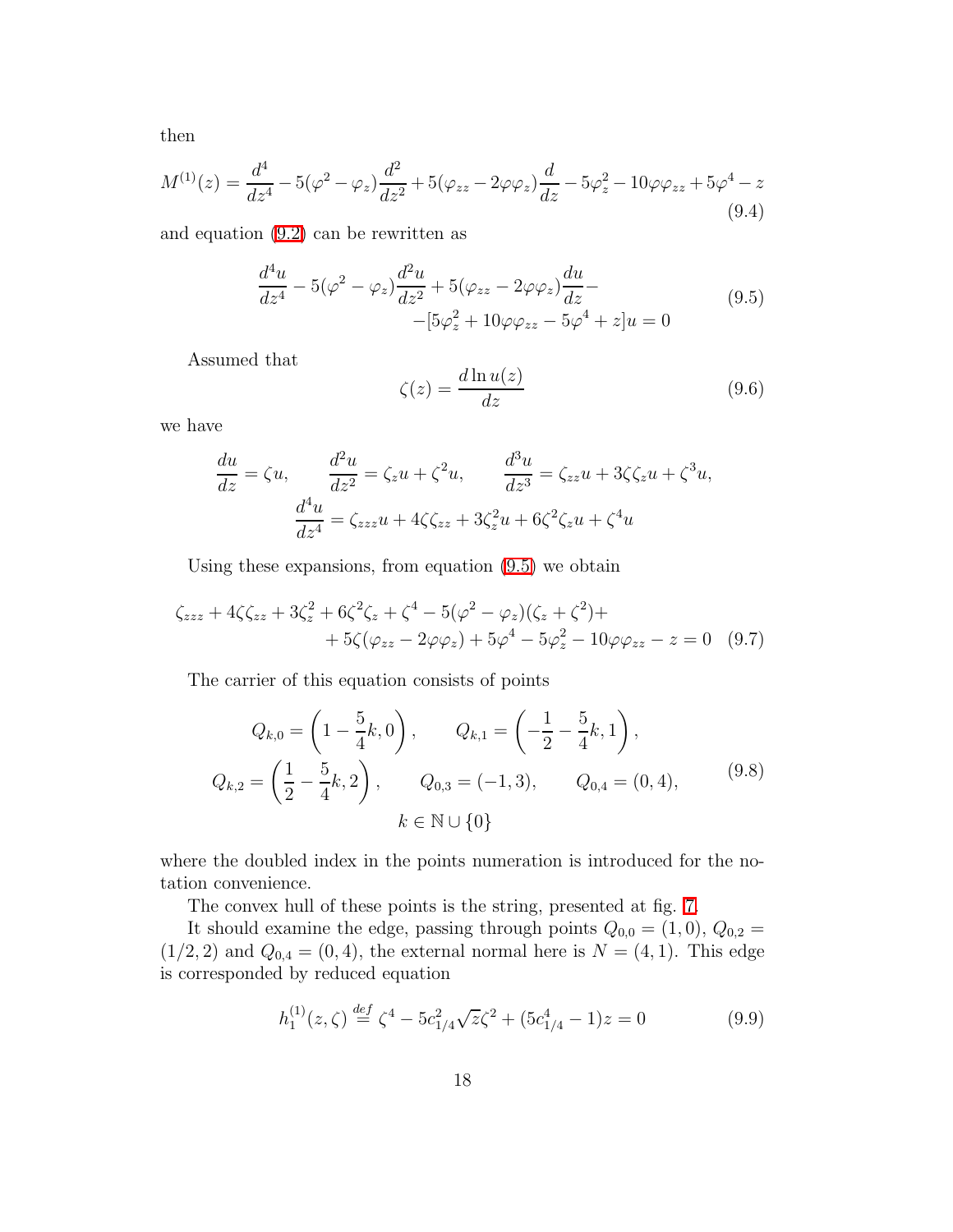

<span id="page-18-0"></span>Figure 7 The carrier of equation [\(9.7\)](#page-17-1)

<span id="page-18-1"></span>where  $c_{1/4}$  is the highest coefficient of expansion  $\varphi(z)$  and can have four possible values  $c_{1/4}^{(n)}$  $_{1/4}^{(n)}$ ,  $n = 1, 2, 3, 4$  (see [\(5.2\)](#page-11-0)-[\(5.5\)](#page-11-1)). Taking into account, that  $\forall n \Rightarrow (c_{1/4}^{(n)})$  $\binom{n}{1/4}$ <sup>4</sup> = 1, for each value of  $c_{1/4}$  we obtain four solutions of equation [\(9.9\)](#page-17-2)

$$
\zeta(z) = g_{1/4} z^{1/4} \tag{9.10}
$$

where

$$
g_{1/4} \equiv g_{1/4}^{(n; l = \{1,2,3,4\})} = \pm c_{1/4}^{(l)} \sqrt{\frac{5 \pm 3}{2}}
$$

Reduced equation [\(9.9\)](#page-17-2) is algebraic one, so it does not have critical numbers.

The shifted carrier of reduced solutions  $(9.10)$  gives the vector  $(-1/4, 1)$ , which belongs to the lattice, generated by the points of the carrier of equation  $(9.7)$ . The basis vectors of this lattice are  $(5/4, 0)$  and  $(1, 1)$ . So we can present the points of this lattice in the form

$$
Q = (q_1, q_2) = k(1, 1) + m\left(\frac{5}{4}, 0\right) = \left(k + \frac{5m}{4}, k\right)
$$

At the line  $q_2 = -1$  we have  $k = -1$  and hence  $q_1 = -1 + 5m/4$ . Since the cone of the problem is  $\mathcal{K} = \left\{k < \frac{1}{4}\right\}$ , set **K** can be written as

<span id="page-18-2"></span>
$$
\mathbf{K} = \left\{ \frac{1 - 5k}{4}, k \in \mathbb{N} \right\}
$$
 (9.11)

Power expansions to solutions of equation [\(9.7\)](#page-17-1) are

$$
\zeta(z) \equiv \zeta^{(n,l)}(z) = g_{1/4}^{(n,l)} z^{1/4} + \sum_{k \in \mathbb{N}} g_{(1-5k)/4}^{(n,l)} z^{(1-5k)/4}, \qquad n, l = 1, 2, 3, 4
$$
\n(9.12)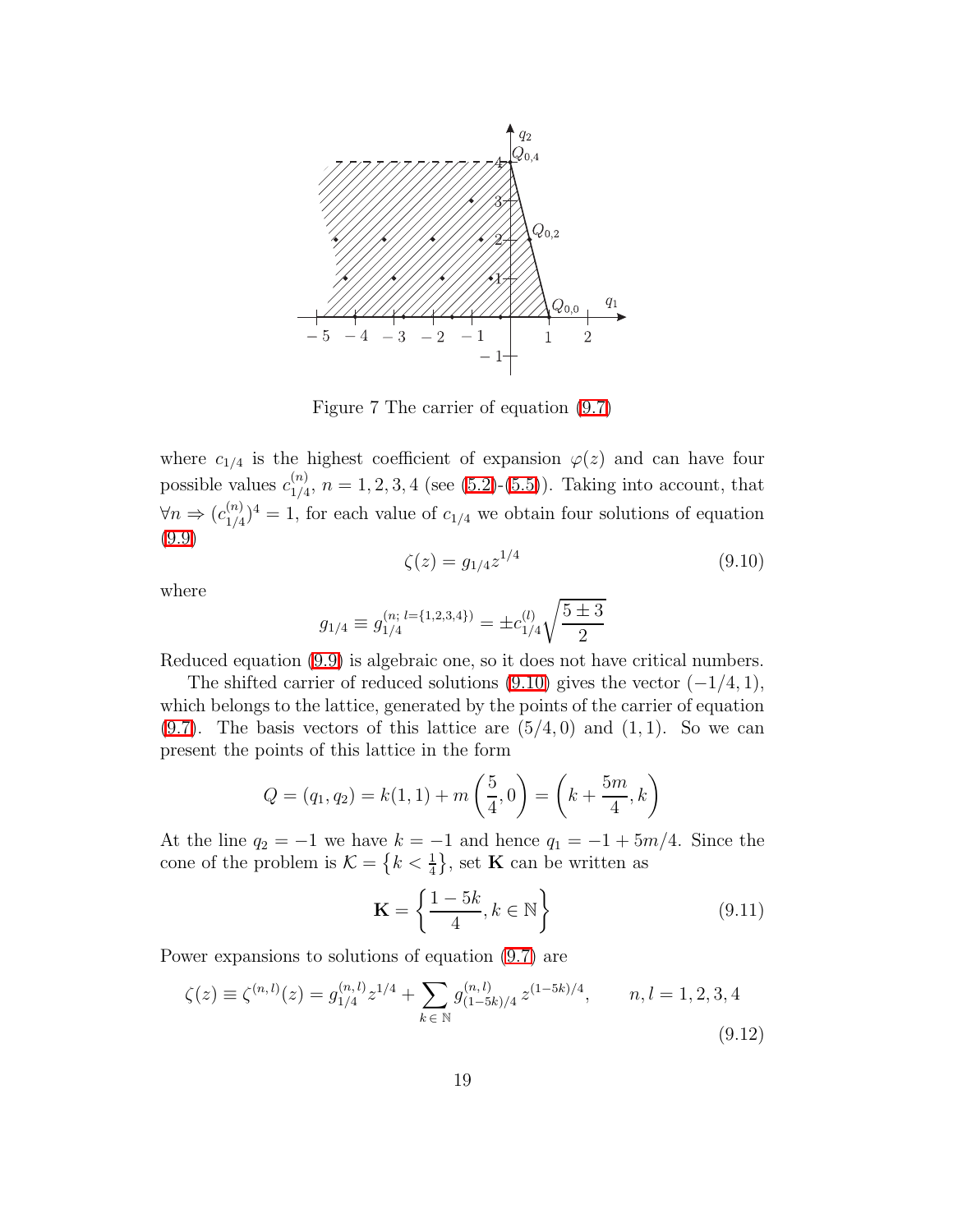where coefficients  $g_{(1-5)}^{(n,l)}$  $(n, l)$ <sub>(1−5k)/4</sub>,  $k \in \mathbb{N}$  can be uniquely determined.

For example, coefficient  $g_{-1}^{1/4}$  $_{-1}^{1/4}$  can be expressed as

$$
g_{-1}^{1/4} = \frac{10\alpha s(s^2 - 2) - 5s^3 - 15s^2 + 24}{8(5s^2 - 8)}, \qquad s = \frac{g_{1/4}}{c_{1/4}}
$$

that for different values of  $g_{1/4}^{(n)}$  $\frac{1}{1/4}$  gives values  $(5α-2)/12, (-5α-7)/12, (10α−$  $19)/24$  or  $(-10\alpha + 1)/24$ .

Using the inverse transformation to [\(9.6\)](#page-17-3)

$$
u(z) = C_1 \exp \int \zeta(z) dz \qquad (9.13)
$$

we can compute the exponential additions

$$
u(z) \equiv u^{(n,l)}(z) = C_1 z^{g_{-1}^{(n,l)}} \exp\left[\frac{4}{5} g_{1/4}^{(n,l)} z^{5/4} + \sum_{k=2}^{\infty} \frac{4}{5(1-k)} g_{(1-5k)/4}^{(n,l)} z^{5(1-k)/4}\right]
$$
  

$$
n, l = 1, 2, 3, 4
$$
 (9.14)

Here  $C_1$  and later  $C_2$  and  $C_3$  are constants of integration.

So for each expansion  $G_2^{(1)}n$  we have found four one-parametric families of additions  $G_2^{(1)} n G_1^{(1)} l$   $(n, l = 1, 2, 3, 4)$ .

Additions  $u^{(n,l)}(z)$  are exponentially small at  $z \to \infty$  in those sectors of the complex plane  $z$ , where

$$
Re\left[g_{1/4}^{(n,l)}z^{5/4}\right] < 0\tag{9.15}
$$

### 10 Exponential additions of the second level,  $\textbf{corresponding to edge } \Gamma_2^{(1)}$  $\frac{(1)}{2}$ .

<span id="page-19-0"></span>In this section we compute the exponential additions of the second level  $v(z)$ , i.e. the additions to the solutions  $\zeta(z)$ . The reduced equation for this addition takes the form

<span id="page-19-1"></span>
$$
M^{(2)}(z)v(z) = 0 \tag{10.1}
$$

where operator  $M^{(2)}(z)$  is the first variation of [\(9.7\)](#page-17-1) at solutions  $\zeta(z)$ . Equation [\(10.1\)](#page-19-0) can be rewritten as

$$
\frac{d^3v}{dz^3} + 4\zeta \frac{d^2v}{dz^2} + (6\zeta_z + 6\zeta^2 - 5\varphi^2 + 5\varphi_z)\frac{dv}{dz} + (4\zeta_{zz} + 12\zeta\zeta_z + 4\zeta^3 - 10\varphi^2\zeta + 10\varphi_z\zeta - 10\varphi\varphi_z + 5\varphi_{zz})v = 0
$$
 (10.2)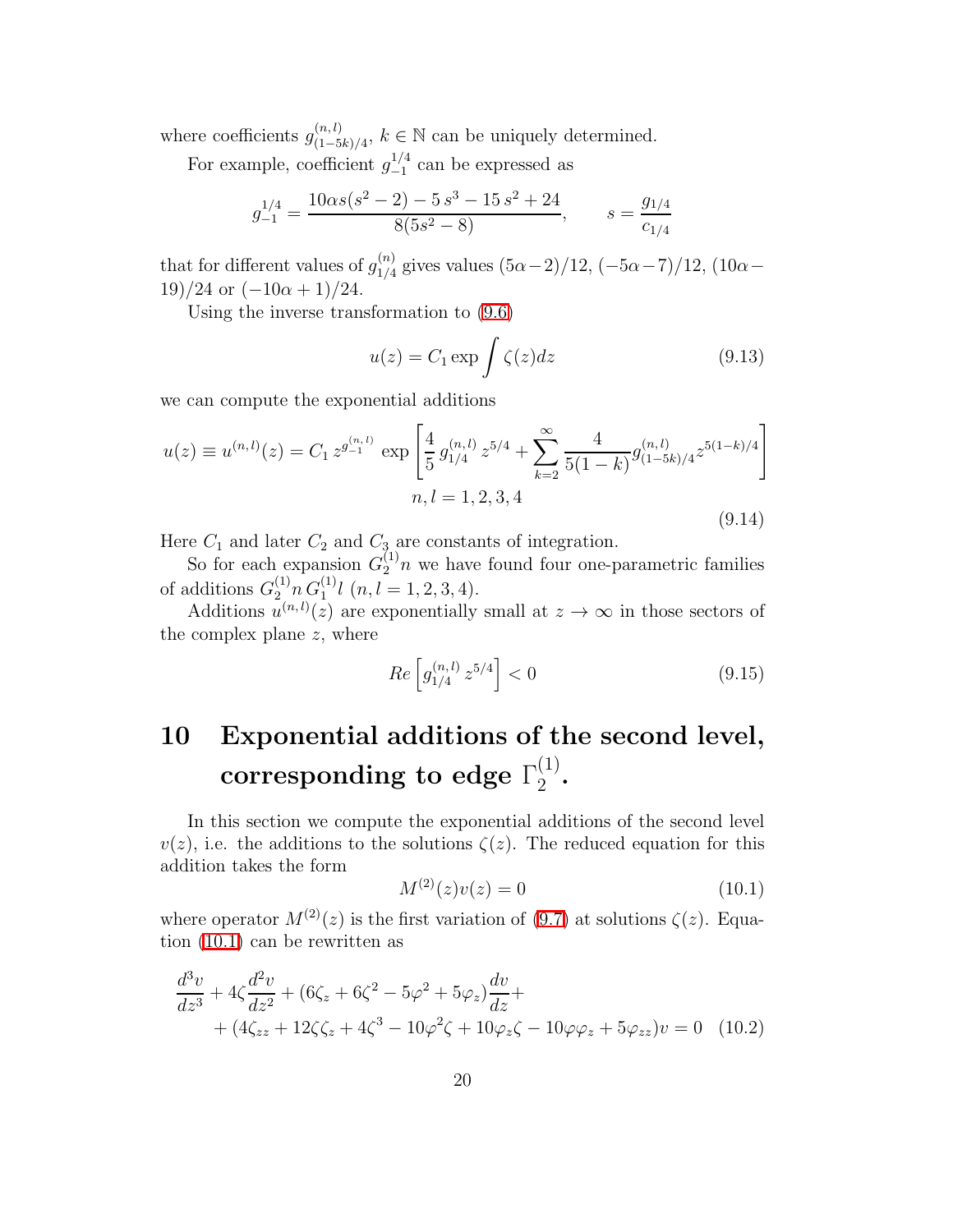Making the transformation of variables

<span id="page-20-1"></span>
$$
\frac{d\ln v}{dz} = \xi,\tag{10.3}
$$

we have

$$
\frac{dv}{dz} = \xi v, \qquad \frac{d^2v}{dz^2} = \xi_z v + \xi^2 v, \qquad \frac{d^3v}{dz^3} = \xi_{zz} v + 3\xi \xi_z v + \xi^3 v
$$

and equation [\(10.2\)](#page-19-1) transforms to

$$
\xi_{zz} + 3\xi\xi_z + \xi^3 + 4\zeta(\xi_z + \xi^2) + (6\zeta_z + 6\zeta^2 - 5\varphi^2 + 5\varphi_z)\xi ++ 4\zeta_{zz} + 12\zeta\zeta_z + 4\zeta^3 - 10\varphi^2\zeta + 10\varphi_z\zeta - 10\varphi\varphi_z + 5\varphi_{zz} = 0
$$
 (10.4)

The carrier of this equation consists of points

$$
Q_{0,3} = (0,3), \quad Q_{k,2} = \left(\frac{1}{4} - \frac{5}{4}k, 2\right), \quad Q_{k,1} = \left(\frac{1}{2} - \frac{5}{4}k, 1\right),
$$

$$
Q_{k,0} = \left(\frac{3}{4} - \frac{5}{4}k, 1\right), \qquad k \in \mathbb{N} \cup \{0\}
$$

$$
(10.5)
$$

Their convex hull is the string, presented at fig. [8.](#page-20-0) To obtain the exponential additions it should examine the edge, passing through points  $Q_{0,3} = (0,3), Q_{0,2} = (1/4,2), Q_{0,1} = (1/2,1) \text{ and } Q_{0,0} = (3/4, 0).$  The reduced equation corresponding to this edge is

$$
\xi^3 + 4g_{1/4}z^{1/4}\xi^2 + [6g_{1/4}^2 - 5c_{1/4}^2]z^{1/2}\xi + [4g_{1/4}^3 - 10g_{1/4}c_{1/4}^2]z^{3/4} = 0 \quad (10.6)
$$

<span id="page-20-2"></span>

<span id="page-20-0"></span>Figure 8 The carrier of equation [\(10.4\)](#page-20-1)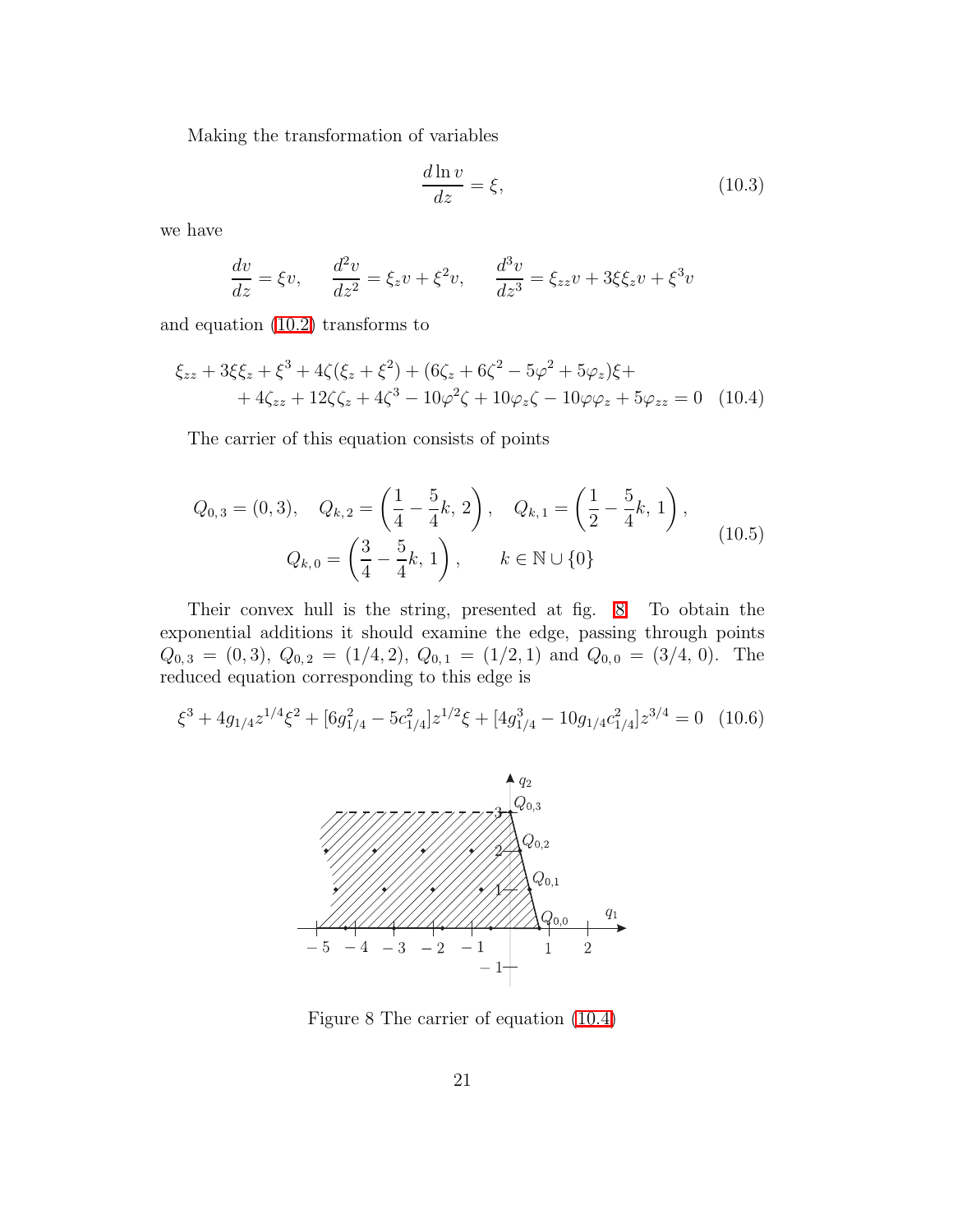Solution of equation [\(10.6\)](#page-20-2) can be presented in the form

<span id="page-21-0"></span>
$$
\xi(z) = r_{1/4} z^{1/4} \tag{10.7}
$$

where  $r_{1/4}$  is one of the roots of the cubic equation

$$
r^{3} + 4 g_{1/4}r^{2} + (6 g_{1/4}^{2} - 5 c_{1/4}^{2}) \ r + 4 g_{1/4}^{3} - 10 g_{1/4} c_{1/4}^{2} = 0.
$$
 (10.8)

and, therefore, also depends on  $c_{1/4} = c_{1/4}^n$  and  $g_{1/4}^{n,l}$  $\frac{n,l}{1/4}$ ,  $n, l = 1, 2, 3, 4$ . Solving this equation we obtain

$$
r_{1/4}^{(n,l,m=1)} = -2 g_{1/4}, \quad r_{1/4}^{(n,l,m=\{2,3\})} = -g_{1/4} \pm \sqrt{5 c_{1/4}^2 - g_{1/4}^2}
$$

Lattice, corresponding to the shifted carrier of equation [\(10.4\)](#page-20-1), can be generated by vectors  $(1, 1)$  and  $(5/4, 0)$ . Vector  $(-1/4, 1)$ , conforming to the shifted carrier of reduced solutions [\(10.7\)](#page-21-0), belongs to this lattice. So set **K** coincides with [\(9.11\)](#page-18-2) and power expansions of functions  $\xi^{(n,l,m)}(z)$  can be written as

$$
\xi(z) \equiv \xi^{(n,l,m)}(z) = r_{1/4}^{(n,l,m)} z^{1/4} + \sum_{k \in \mathbb{N}} r_{(1-5k)/4}^{(n,l,m)} z^{(1-5k)/4},
$$
  
\n
$$
n, l = 1, 2, 3, 4; \qquad m = 1, 2, 3
$$
\n(10.9)

where coefficients  $r_{(1-5k)}^{(n,l,m)}$  $(n, l, m)$ <sub>(1−5k)/4</sub>,  $k \in \mathbb{N}$  can be uniquely determined.

So we have found exponential additions  $v^{(n,l,m)}(z)$  to solutions  $\zeta^{(n,l)}(z)$ 

$$
v(z) \equiv v^{(n,l,m)}(z) = C_2 z^{r_{-1}^{(n,l,m)}} \exp\left[\frac{4}{5} r_{1/4}^{(n,l,m)} z^{5/4} + \sum_{k=2}^{\infty} \frac{4}{5(1-k)} r_{(1-5k)/4}^{(n,l,m)} z^{5(1-k)/4}\right]
$$
  

$$
n = 1, 2, 3, 4; \quad l = 1, 2, 3, 4; \quad m = 1, 2, 3
$$
 (10.10)

They are exponentially small at  $z \to \infty$  on condition that

$$
Re\left[r_{1/4}^{(n,l,m)}z^{5/4}\right] < 0\tag{10.11}
$$

### 11 Exponential additions of the third level,  $\textbf{corresponding to edge } \Gamma_2^{(1)}$  $\frac{(1)}{2}$ .

<span id="page-21-1"></span>In this section we are looking for exponential additions of the third level  $\theta(z)$ , i.e. additions to the solutions  $\xi(z)$ . The reduced equation for addition  $\theta(z)$  is the following

$$
M^{(3)}(z)\theta(z) = 0 \tag{11.1}
$$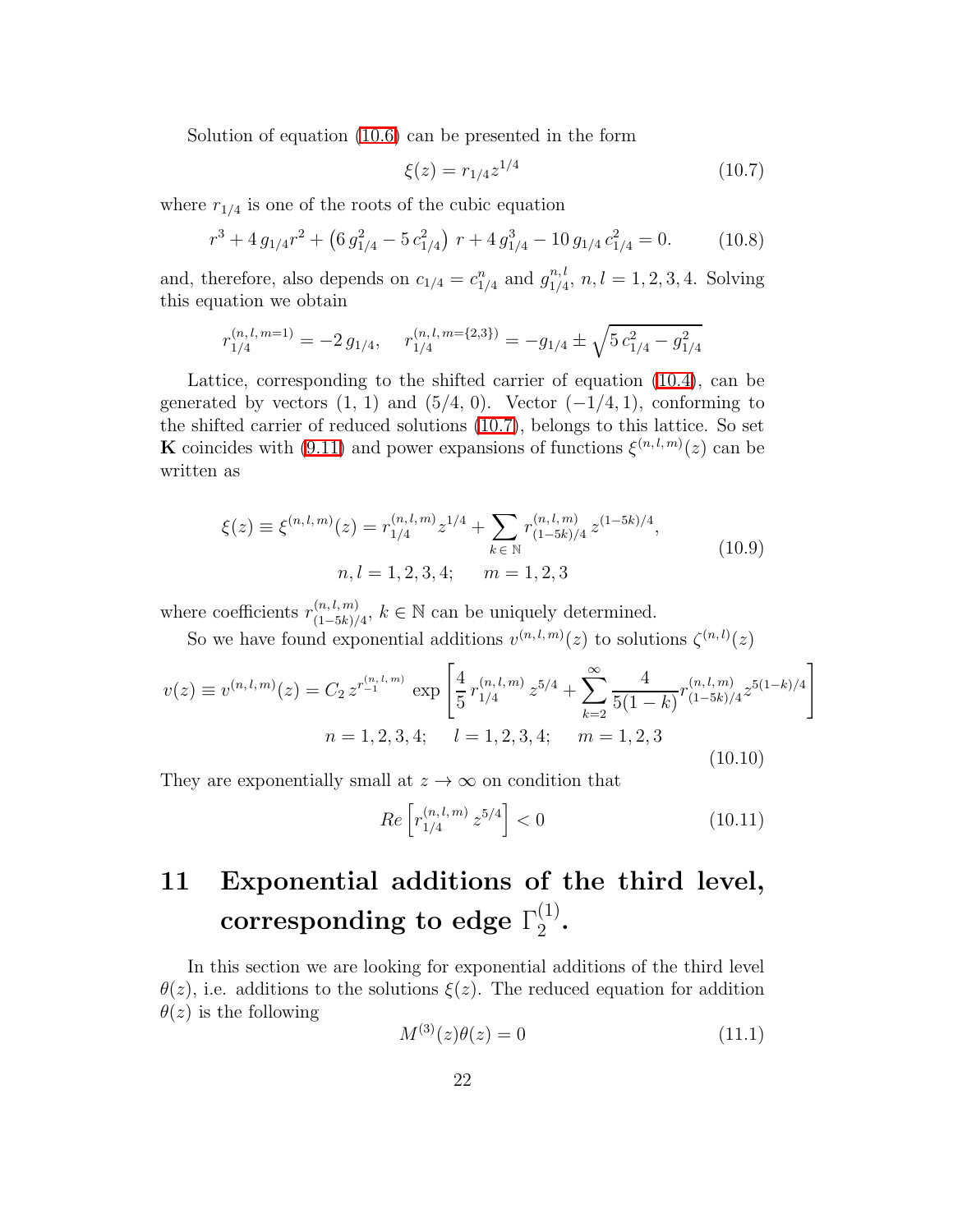Operator  $M^{(3)}(z)$  can be found as the first variation of [\(10.4\)](#page-20-1) at solutions  $\xi(z)$  and then equation [\(11.1\)](#page-21-1) for function  $\theta(z)$  can be rewritten as

$$
\theta_{zz} + (3\xi + 4\zeta)\theta_z + (3\xi_z + 3\xi^2 + 8\xi\zeta + 6\zeta_z + 6\zeta^2 - 5\varphi^2 + 5\varphi_z)\theta = 0
$$
 (11.2)

Using new variable  $\eta$ , satisfying the relation

<span id="page-22-0"></span>
$$
\frac{d\ln\theta}{dz} = \eta \tag{11.3}
$$

and taking into account that

<span id="page-22-2"></span>
$$
\frac{d\theta}{dz} = \eta \theta, \qquad \frac{d^2\theta}{dz^2} = \eta_z \theta + \eta^2 \theta
$$

we obtain, that equation [\(11.2\)](#page-22-0) transfers to equation

$$
\eta_z + \eta^2 + (3\xi + 4\zeta)\eta + 3\xi_z + 3\xi^2 + 8\xi\zeta + 6\zeta_z + 6\zeta^2 - 5\varphi^2 + 5\varphi_z = 0
$$
 (11.4)

The carrier of this equation is composed of points

$$
Q_{0,2} = (0,2), \quad Q_{k,1} = \left(\frac{1}{4} - \frac{5}{4}k, 1\right), \quad Q_{k,0} = \left(\frac{1}{2} - \frac{5}{4}k, 1\right), \qquad k \in \mathbb{N} \cup \{0\}
$$
\n
$$
(11.5)
$$

The convex hull of these points is the string, presented at fig. [9.](#page-22-1) To obtain the exponential additions it should examine the edge, passing through points  $Q_{0,2} = (0, 2), Q_{0,1} = (1/4, 1)$  and  $Q_{0,0} = (1/2, 0)$ . Reduced equation, corresponding to this edge, can be written as

$$
\eta^2 + (3r_{1/4} + 4g_{1/4})z^{1/4}\eta + (3r_{1/4}^2 + 8r_{1/4}g_{1/4} + 6g_{1/4}^2 - 5c_{1/4}^2) z^{1/2} = 0
$$
\n(11.6)

where  $c_{1/4} \equiv c_{1/4}^{(n)}$  $\binom{n}{1/4},\,g_{1/4}\equiv g_{1/4}^{(n,l)}$  $\binom{(n,l)}{1/4}, r_{1/4} \equiv r_{1/4}^{(n,l,m)}$  $\binom{(n,i,m)}{1/4}, n, l = 1, 2, 3, 4, m = 1, 2, 3.$ 

<span id="page-22-3"></span>

<span id="page-22-1"></span>Figure 9 The carrier of equation [\(11.4\)](#page-22-2)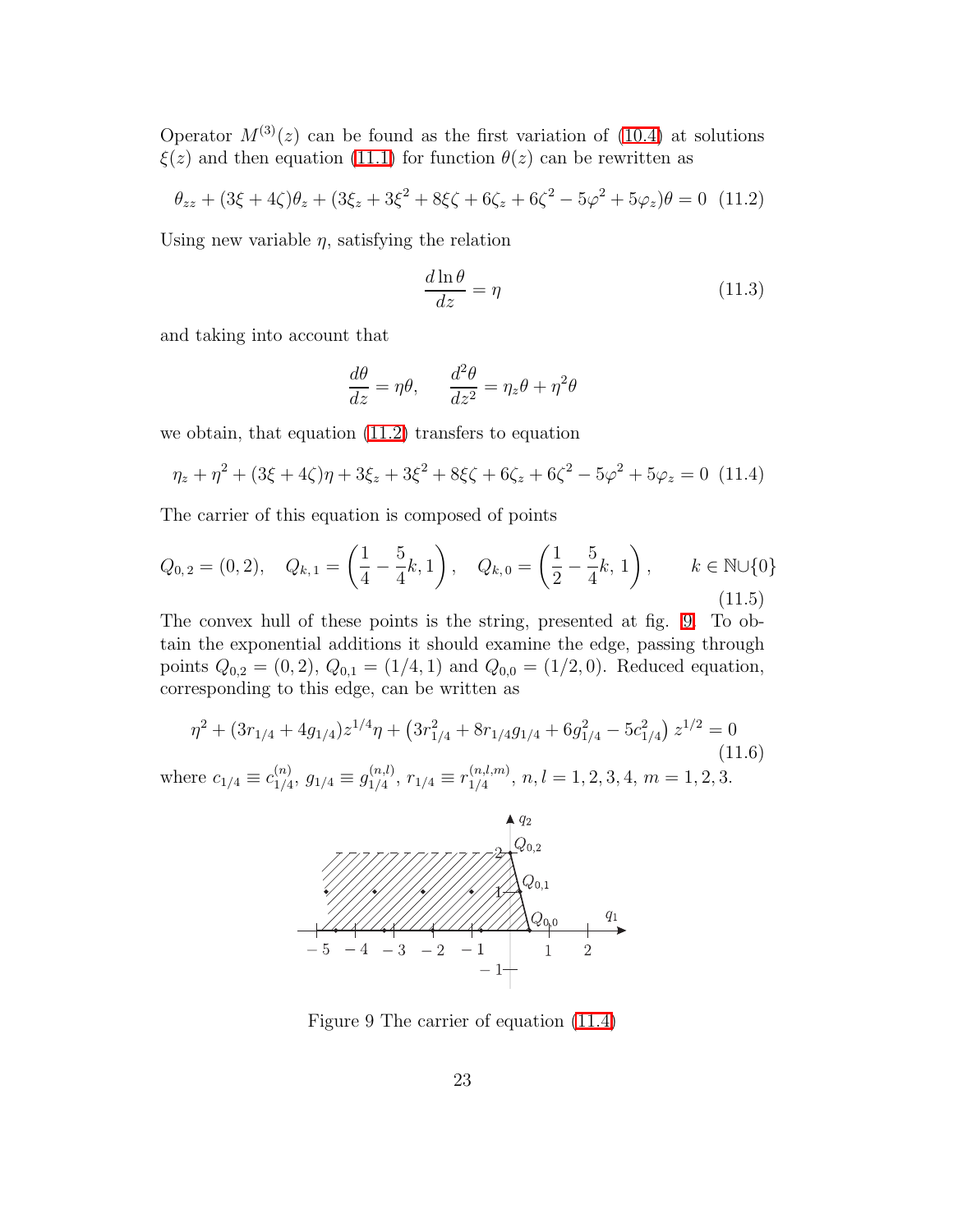Solution of equation [\(11.6\)](#page-22-3) can be presented as

$$
\eta(z) = q_{1/4} z^{1/4} \tag{11.7}
$$

where  $q_{1/4}$  is one of the roots of the quadratic equation

$$
q^{2} + (3r_{1/4} + 4g_{1/4})q + 3r_{1/4}^{2} + 8r_{1/4}g_{1/4} + 6g_{1/4}^{2} - 5c_{1/4}^{2} = 0
$$
 (11.8)

Solving this equation we obtain

$$
q_{1/4}^{(n,l,m,p=\{1,2\})} = -\frac{3}{2}r_{1/4} - 2g_{1/4} \pm \frac{1}{2}\sqrt{20c_{1/4}^2 - 3r_{1/4}^2 - 8r_{1/4}g_{1/4} - 8g_{1/4}^2}
$$

The lattice of the shifted carrier of equation [\(11.4\)](#page-22-2) can be generated by vectors  $(1, 1)$ , and  $(5/4, 0)$ . So set **K** coincides with  $(9.11)$ . Power expansions for  $\eta^{(n,l,m,p)}(z)$  can be presented as

$$
\eta(z) \equiv \eta^{(n,l,m,p)}(z) = q_{1/4}^{(n,l,m,p)} z^{1/4} + \sum_{k \in \mathbb{N}} q_{(1-5k)/4}^{(n,l,m,p)} z^{(1-5k)/4},
$$
  
\n
$$
n, l = 1, 2, 3, 4; \ m = 1, 2, 3; \ p = 1, 2
$$
\n(11.9)

where coefficients  $q_{(1-5k)/4}^{(n,l,m,p)}$  $\binom{(n, l, m, p)}{(1-5k)/4}$ ,  $k \in \mathbb{N}$  can be uniquely determined.

So, exponential additions  $y^{(n,l,m,p)}(z)$  to solutions  $\xi^{(n,l,m)}(z)$  can be written as

$$
\theta(z) \equiv \theta^{(n,l,m,p)}(z) =
$$
\n
$$
= C_3 z^{q_{-1}^{(n,l,m,p)}} \exp\left[\frac{4}{5} q_{1/4}^{(n,l,m,p)} z^{5/4} + \sum_{k=2}^{\infty} \frac{4}{5(1-k)} q_{(1-5k)/4}^{(n,l,m,p)} z^{5(1-k)/4}\right]
$$
\n
$$
n, l = 1, 2, 3, 4; \quad m = 1, 2, 3; \quad p = 1, 2 \quad (11.10)
$$

They are exponentially small at  $z \to \infty$  if

$$
Re\left[q_{1/4}^{(n,l,m,p)}z^{5/4}\right] < 0\tag{11.11}
$$

Thus for expansion [\(5.7\)](#page-11-2) to solutions of equation [\(1.1\)](#page-0-0) near  $z = \infty$  three levels of exponential additions have been found. Therefore, solutions  $w(z)$  at  $z \to \infty$  can be written as

$$
w(z) = \varphi^{(n)}(z) +
$$
  
+ 
$$
\exp\left[\int dz \left(\zeta^{(n,l)}(z) + \exp\left[\int dz \left(\xi^{(n,l,m)}(z) + \exp\left(\int dz \eta^{(n,l,m,p)}(z)\right)\right)\right]\right)\right]
$$
  
where  $n, l = 1, 2, 3, 4$ :  $m = 1, 2, 3$ :  $n = 1, 2$ 

where  $n, l = 1, 2, 3, 4;$   $m = 1, 2, 3;$   $p = 1, 2.$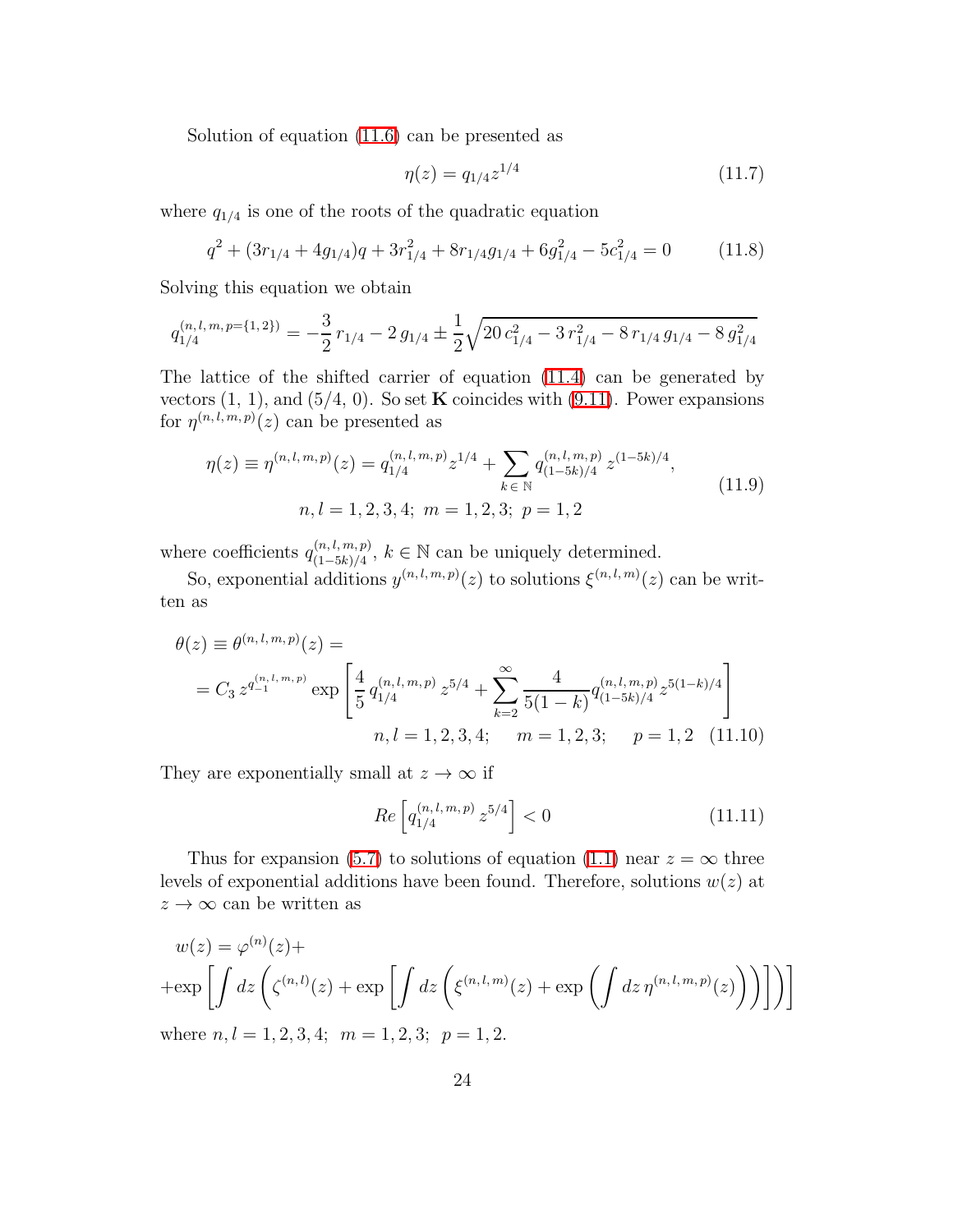### 12 Three levels of exponential additions, cor- $\mathbf{responding\ to\ edge\ } \Gamma_3^{(1)}$  $rac{1}{3}$ .

Let us find the exponential addition of the first level  $u(z)$  to expansion  $(6.5)$ , i.e.

$$
w(z) = \tilde{\varphi}(z) + \tilde{u}(z)
$$
\n(12.1)

To obtain this addition we use the technique, described in section 9.

Using new variable

$$
\widetilde{\zeta}(z) = \frac{d \ln \widetilde{u}(z)}{dz} \tag{12.2}
$$

<span id="page-24-0"></span>we obtain equation for  $\tilde{\zeta}(z)$ 

$$
\widetilde{\zeta}_{zzz} + 4\widetilde{\zeta}\widetilde{\zeta}_{zz} + 3\widetilde{\zeta}_z^2 + 6\widetilde{\zeta}^2\widetilde{\zeta}_z + \widetilde{\zeta}^4 - 5(\widetilde{\varphi}^2 - \widetilde{\varphi}_z)(\widetilde{\zeta}_z + \widetilde{\zeta}^2) ++ 5\widetilde{\zeta}(\widetilde{\varphi}_{zz} - 2\widetilde{\varphi}\widetilde{\varphi}_z) + 5\widetilde{\varphi}^4 - 5\widetilde{\varphi}_z^2 - 10\widetilde{\varphi}\widetilde{\varphi}_{zz} - z = 0
$$
\n(12.3)

The carrier of this equation consists of points

$$
Q_{k,0} = (1 - 5k, 0), \quad Q_{k,1} = (-3 - 5k, 1),
$$
  
\n
$$
Q_{k,2} = (-2 - 5k, 2), \quad Q_{0,3} = (-1, 3), \quad Q_{0,4} = (0, 4),
$$
  
\n
$$
k \in \mathbb{N} \cup \{0\}
$$
\n(12.4)

The convex hull of these points is the string, similar to one, presented at fig. [7.](#page-18-0)

The reduced equation, corresponding to the edge, passing through points  $Q_{0,0} = (1,0)$  and  $Q_{0,4} = (0,4)$ , can be written as

<span id="page-24-1"></span>
$$
h_1^{(1)}(z,\tilde{\zeta}) \stackrel{def}{=} \tilde{\zeta}^4 - z = 0 \tag{12.5}
$$

This equation has four solutions in the form

$$
\widetilde{\zeta}(z) \equiv \widetilde{g}_{1/4} z^{1/4} \tag{12.6}
$$

where  $\widetilde{g}_{1/4}^4 = 1$ , i.e.  $\widetilde{g}_{1/4}^{(l= \{1,2\})} = \pm 1$ ,  $\widetilde{g}_{1/4}^{(l= \{3,4\})} = \pm i$ .

The shifted carrier of equation [\(12.3\)](#page-24-0) lies in the lattice with the basis vectors  $(1, 1)$  and  $(0, 5)$ . Together with vector  $(-1/4, 1)$ , corresponding to the shifted carrier of reduced solutions [\(12.6\)](#page-24-1), they generate the new lattice with the basis vectors  $(-1/4, 1)$  and  $(0, 5)$ . The cone of the problem here is  $\mathcal{K} = \left\{ k < \frac{1}{4} \right\}$ , then we get

$$
\mathbf{K} = \left\{ \frac{1 - 5k}{4}, k \in \mathbb{N} \right\}
$$
 (12.7)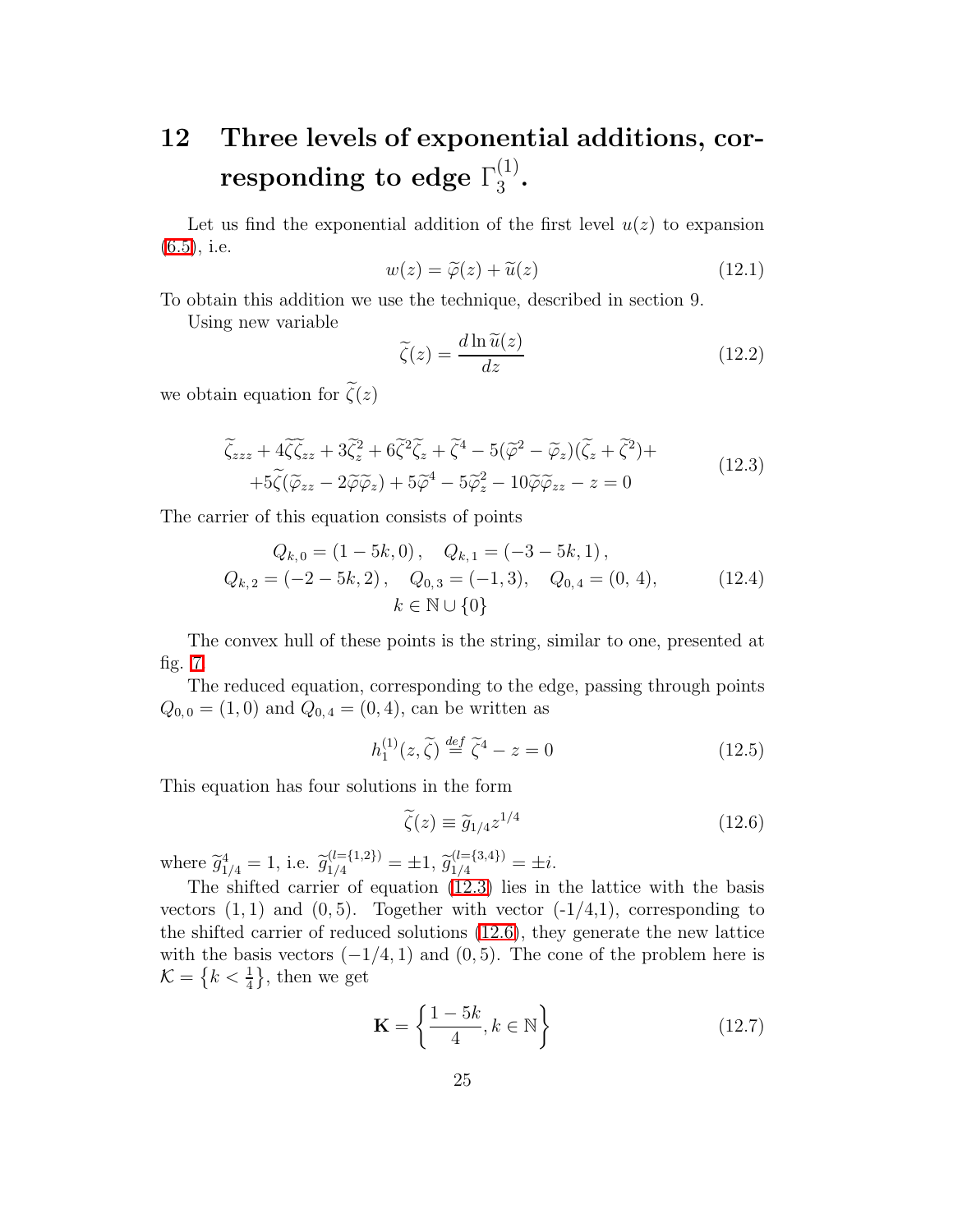Hence power expansions, conforming to reduced solutions [\(12.6\)](#page-24-1) can be written as

$$
\widetilde{\zeta}(z) \equiv \widetilde{\zeta}^{(l)}(z) = \widetilde{g}_{1/4}^{(l)} z^{1/4} + \sum_{k \in \mathbb{N}} \widetilde{g}_{(1-5k)/4}^{(l)} z^{(1-5k)/4}, \qquad l = 1, 2, 3, 4 \quad (12.8)
$$

where coefficients  $\widetilde{g}_{(1)}^{(l)}$  $\binom{(l)}{(1-5k)/4}$ ,  $k \in \mathbb{N}$  can be uniquely determined.

Taking into account three terms, we can write

$$
\widetilde{\zeta}^{(l)}(z) = \widetilde{g}_{1/4}^{(l)} z^{1/4} - \frac{3}{8} z^{-1} + \frac{5}{128} \frac{32 \alpha^2 - 32 \alpha - 9}{\widetilde{g}_{1/4}^{(l)}} z^{-9/4} + \dots
$$

As the process of calculations of the exponential additions of the second and third levels coincides with that described in sections 10 and 11, let us just list the results here.

The second level of additions takes the form

$$
\widetilde{\xi}(z) \equiv \widetilde{\xi}^{(l,m)}(z) = \widetilde{r}_{1/4}^{(l,m)} z^{1/4} + \frac{1}{4} z^{-1} + \sum_{k \in \mathbb{N}} \widetilde{r}_{-1-5k/4}^{(l,m)} z^{-1-5k/4},
$$
\n
$$
l = 1, 2, 3, 4; \qquad m = 1, 2, 3
$$
\n(12.9)

where coefficient  $\tilde{r}_{1/4}^{(l,m)}$  $\frac{1}{1/4}$  can take on three possible meanings

$$
\widetilde{r}_{1/4}^{(l, m=1)} = -2\widetilde{g}_{1/4}^{(l)}, \qquad \widetilde{r}_{1/4}^{(l, m=2, 3)} = (-1 \pm i)\widetilde{g}_{1/4}^{(l)}
$$

and coefficients  $\widetilde{r}^{(n,l,m)}_{-1-5k}$  $\binom{(n, l, m)}{-1-5k/4}$ ,  $k \in \mathbb{N}$  are uniquely determined.

The exponential additions of the third level can be presented as

$$
\widetilde{\eta}(z) \equiv \widetilde{\eta}^{(l,m,p)}(z) = \widetilde{q}_{1/4}^{(l,m,p)} z^{1/4} + \frac{1}{4} z^{-1} + \sum_{k \in \mathbb{N}} \widetilde{q}_{-1-5k/4}^{(l,m,p)} z^{-1-5k/4},
$$
\n
$$
n, l = 1, 2, 3, 4; \ m = 1, 2, 3; \ p = 1, 2
$$
\n
$$
(12.10)
$$

where

$$
\widetilde{q}_{1/4}^{(l,m,p=1,2)} = -\frac{3}{2} \widetilde{r}_{1/4}^{(l,m)} - 2 \widetilde{g}_{1/4}^{(l)} \pm \frac{1}{2} i \sqrt{3 (\widetilde{r}_{1/4}^{(l,m)})^2 + 8 \widetilde{r}_{1/4}^{(l,m)} \widetilde{g}_{1/4}^{(l)} + 8 (\widetilde{g}_{1/4}^{(l)})^2}
$$

and coefficients  $\widetilde{q}_{-1-5k}^{(l,m,p)}$  ${}_{-1-5k/4}^{(l,m,p)}$ ,  $k \in \mathbb{N}$  can be uniquely computed.

Taking into account three levels of exponential additions, we can write solutions  $w(z)$  at  $z \to \infty$  in the form

$$
w(z) = \tilde{\varphi}(z) +
$$
  
+exp\left[\int dz \left(\tilde{\zeta}^{(l)}(z) + exp\left[\int dz \left(\tilde{\xi}^{(l,m)}(z) + exp\left(\int dz \tilde{\eta}^{(l,m,p)}(z)\right)\right)\right]\right)\right]  
where  $l = 1, 2, 3, 4$ ;  $m = 1, 2, 3$ ;  $p = 1, 2$ .

where  $l = 1, 2, 3, 4;$   $m = 1, 2, 3;$   $p = 1$ ,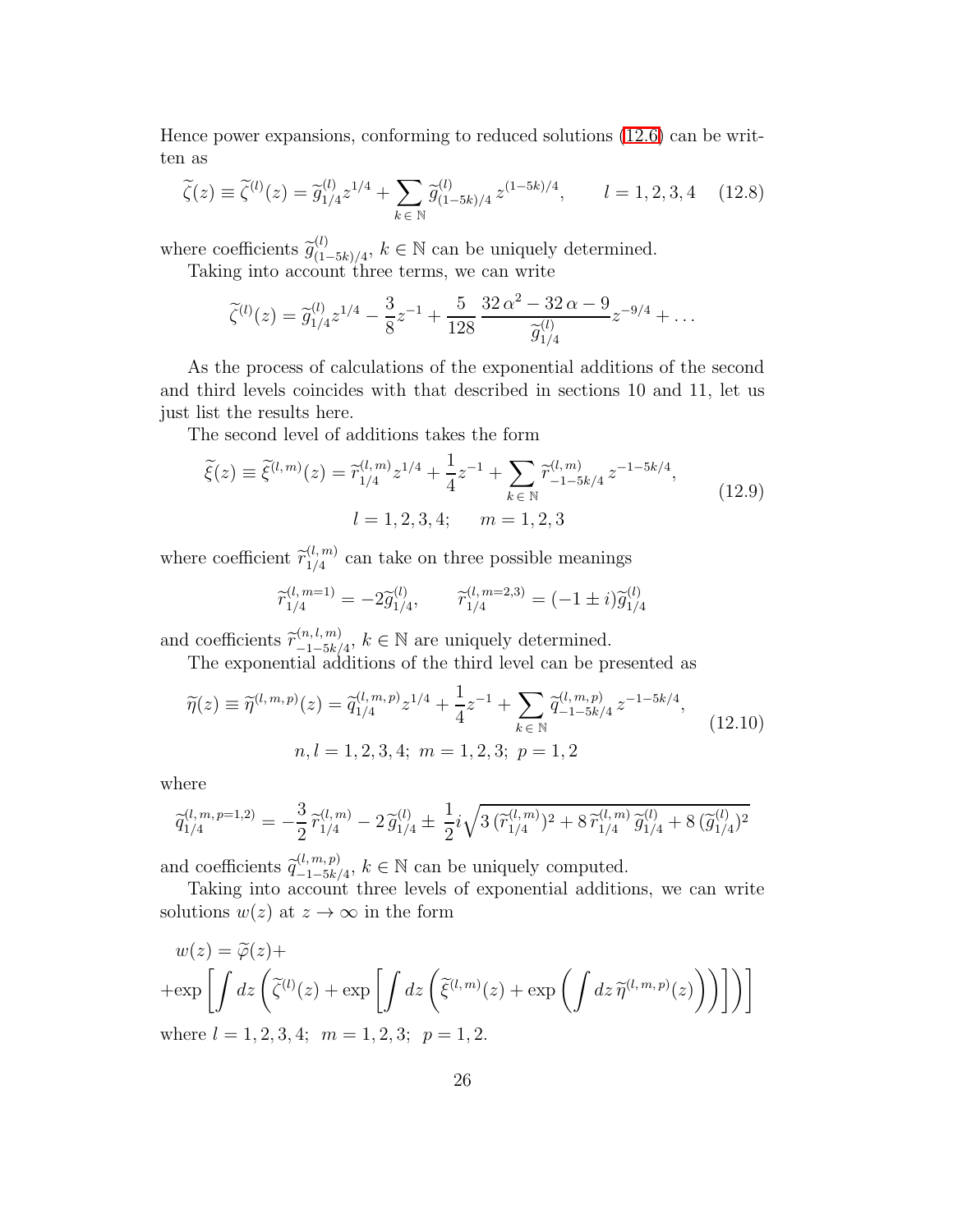# 13 Expansions to solutions of equation [\(1.1\)](#page-0-0) near arbitrary point  $z = z_0$ .

In sections 3–9 we obtain all the expansions near points  $z = 0$  and  $z = \infty$ . To obtain the expansions to solutions of equation [\(1.1\)](#page-0-0) near arbitrary point  $z = z_0$ , we use the substitution  $z' = z - z_0$ . Then we get equation

<span id="page-26-0"></span>
$$
w_{z'z'z'z'} - 5w^2 w_{z'z'} + 5w_{z'}w_{z'z'} - 5ww_{z'}^2 + w^5 - z'w - z_0w - \alpha = 0 \quad (13.1)
$$

Comparing this equation with equation  $(1.1)$  we see, that it has the additional term  $-z_0w$ , therefore, the carrier of this equation contains all the points of the carrier of equation [\(1.1\)](#page-0-0) and one additional point  $Q_7 = (0, 1)$ . The convex hull of equation [\(13.1\)](#page-26-0) coincides with quadrangle, presented at fig. [1,](#page-3-0) if  $\alpha \neq 0$ , and with triangle, given on fig. [3,](#page-5-0) if  $\alpha = 0$ . Point  $Q_7 = (0, 1)$  is the inner point, so it has no influence on asymptotic forms of solutions of equation [\(13.1\)](#page-26-0).

If  $z \to z_0$ , then  $z' \to 0$ . Analyzing the expansions to solutions of equation [\(1.1\)](#page-0-0), we see, that expansions near  $z' = z - z_0 = 0$  correspond to apex  $Q_1$ and edges  $\Gamma_1$  and  $\Gamma_4$  only.

As described above, there are four asymptotic forms, corresponding to apex  $Q_1$  (see section 3) and one asymptotic form, corresponding to edge  $\Gamma_4$ (see section 7). Power expansions, conforming to these asymptotic forms, can be generally written as

$$
w(z) = c_0 + c_1(z - z_0) + c_2(z - z_0)^2 + c_3(z - z_0)^3 +
$$
  
+ 
$$
(\alpha - 10 c_1 c_2 + z_0 c_0 - c_0^5 + 10 c_2 c_0^2 + 5 c_0 c_1^2) \frac{(z - z_0)^4}{24} +
$$
  
+ 
$$
(z_0 c_1 - 20 c_2^2 + 40 c_2 c_0 c_1 + 30 c_3 c_0^2 + c_0 - 30 c_1 c_3 + 5 c_1^3 - 5 c_0^4 c_1) \frac{(z - z_0)^5}{120} + \dots
$$

where  $c_0$ ,  $c_1$ ,  $c_2$  and  $c_3$  are the arbitrary constants. If  $c_1 = c_1 = c_2 = c_3 = 0$ , this expansion corresponds to edge  $\Gamma_4$ , otherwise it conforms to apex  $Q_1$ .

Edge  $\Gamma_1$  also generates four asymptotic forms, and, using the discussion, similar to presented in section 4, we obtain four families of expansions

$$
w(z) = (z - z_0)^{-1} + c_1(z - z_0) + c_2(z - z_0)^2 +
$$
  
+  $\left(\frac{c_1^2}{4} - \frac{z_0}{20}\right)(z - z_0)^3 - \left(\frac{\alpha}{36} + \frac{1}{36}\right)(z - z_0)^4 + c_5(z - z_0)^5 +$   
+  $\left(\frac{1}{160}z_0c_2 - \frac{7}{2880}c_1 - \frac{5}{576}c_1\alpha + \frac{1}{32}c_1^2c_2\right)(z - z_0)^6 + \dots$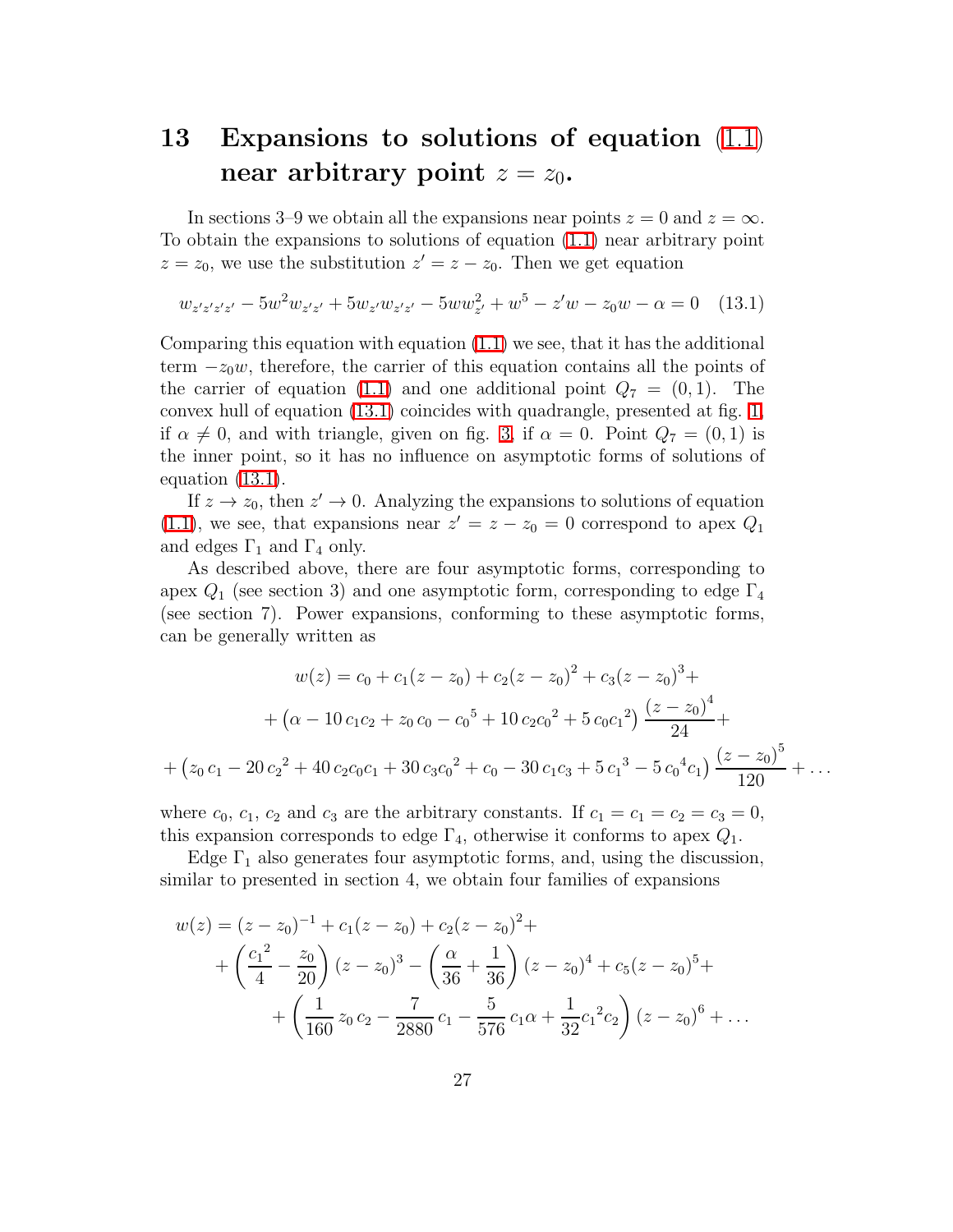$$
w(z) = -2(z - z_0)^{-1} + c_1(z - z_0) + c_2(z - z_0)^2 +
$$
  
+  $\left(\frac{z_0}{10} - \frac{7c_1^2}{2}\right)(z - z_0)^3 + \left(\frac{1}{18} - \frac{5c_1c_2}{2} - \frac{\alpha}{36}\right)(z - z_0)^4 +$   
+  $c_5(z - z_0)^5 + \left(\frac{21}{4}c_1^2c_2 - \frac{7}{80}z_0c_2 - \frac{71}{1440}c_1 + \frac{1}{36}c_1\alpha\right)(z - z_0)^6 + \dots$ 

$$
w(z) = -3(z - z_0)^{-1} - \frac{z_0}{60}(z - z_0)^3 + \left(\frac{\alpha}{84} - \frac{1}{28}\right)(z - z_0)^4 +
$$
  
+
$$
+c_5(z - z_0)^5 + c_6(z - z_0)^6 - \frac{z_0^2}{4800}(z - z_0)^7 + \frac{z_0}{554400}(95 \alpha - 299)(z - z_0)^8 + \dots
$$

$$
w(z) = 4(z - z_0)^{-1} + \frac{z_0}{220}(z - z_0)^3 + \left(\frac{\alpha}{504} + \frac{1}{126}\right)(z - z_0)^4 +
$$
  
+  $c_5(z - z_0)^5 + \frac{17z_0^2}{5227200}(z - z_0)^7 + \frac{z_0}{2217600}(13 + 5\alpha)(z - z_0)^8 +$   
+  $\left(\frac{137}{47500992}\alpha + \frac{1}{2992}z_0c_5 + \frac{37}{11875248} + \frac{25}{47500992}\alpha^2\right)(z - z_0)^9 +$   
+  $\frac{c_5}{15120}(6 + 5\alpha)(z - z_0)^{10} + c_{11}(z - z_0)^{11} + ...$ 

where  $c_1$ ,  $c_2$ ,  $c_5$ ,  $c_6$  and  $c_{11}$  are the arbitrary constants.

All the expansions, presented in this section, converge for sufficiently small  $|z|$ .

# 14 Conclusion.

In this paper we have shown that the self-similar solutions of both the Savada-Kotera equation and the Kaup-Kupershmidt equation can be expressed via the solutions of one of the fourth-order analogues of the second Painlevé equation. By means of power geometry methods we have got all power and non-power asymptotic forms of solutions of studied equation and all power expansions, corresponding to these expansions.

Let us briefly review the obtained results.

Near  $z = 0$  we have found four-parametric family  $G_1^{(0)}$ 1, three-parametric families  $G_1^{(0)}$  $\binom{0}{1}$ 2,  $G_1^{(1)}$  $\binom{1}{1}$ 1,  $\binom{1}{1}$  $I_1^{(1)}$ 2, two-parametric families  $G_1^{(0)}$  $_1^{(0)}3,\,G_1^{(1)}$  $\binom{1}{1}3,\binom{1}{1}$  $1^{(1)}4$ , oneparametric family  $G_1^{(0)}$ 4 and family  $G_4^{(1)}$  1(if  $\alpha \neq 0$ ). Families  $G_1^{(0)}$ 2,  $G_1^{(0)}$ 3,  $G_1^{(0)}$ 4 and  $G_4^{(1)}$ 1 are the special cases of  $G_1^{(0)}$ 1.

Similar expansions have been obtained near arbitrary point  $z = z_0 \neq \infty$ .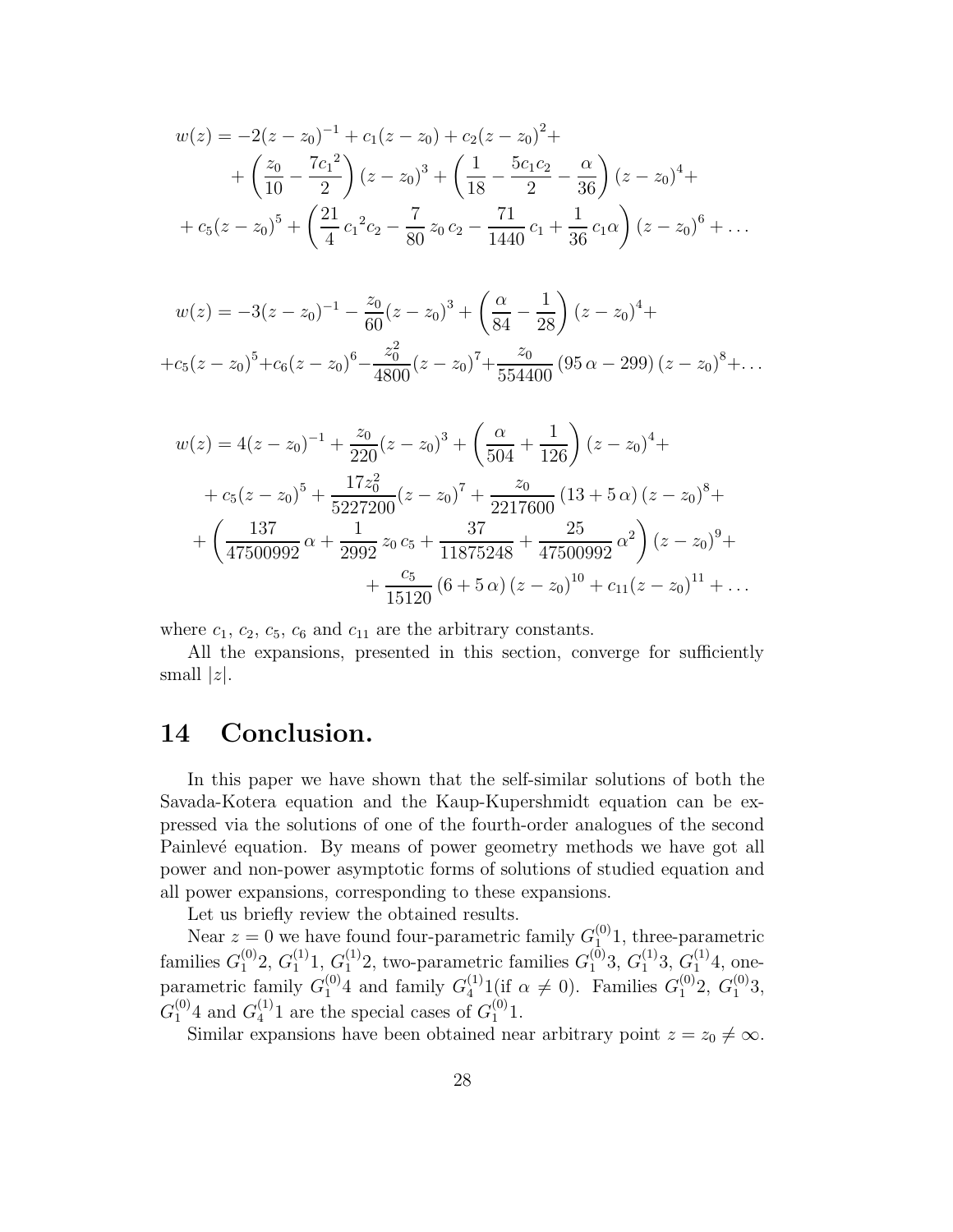Near point  $z = \infty$  we have found families of expansions  $G_2^{(1)}n$  ( $n =$ 1, 2, 3, 4) and  $G_3^{(1)}$  (if  $\alpha \neq 0$ ). For each of these expansions three levels of exponential additions have been computed. If  $\alpha = 0$ , four families of non-power asymptotic forms near  $z = \infty$  have been calculated too.

Expansions  $\tilde{G}_2^{(1)}n$   $(n = 1, 2, 3, 4)$  were found earlier [3,7], while all other expansions are the new ones.

The comparison between expansions, obtained in this paper, and ones, corresponding to the Painlevé equations [25–29] and their other fourth-order analogues [30, 31], confirms the hypothesis that the fourth-order equation [\(1.1\)](#page-0-0) determines new transcendental functions.

This work was supported by the International Science and Technology Center (project B1213).

### References

- [1] Hone A.N.W. Non-autonomous Hénon Heiles system  $//$  Physica D. 1998. V. 118 P. 1 – 16.
- [2] Kudryashov N.A. Two hierarchies of ordinary differential equations and their properties, Phys. Letters. A, V. 252, 1999: 173-179.
- [3] Kudryashov N.A. Nonlinear differential equations of the fourth order with solutions in the form of transcendents // Theoretical and mathematical physics, 2000. V. 122. No. 1. P. 72–86.
- [4] Cosgrove C.M. Higher order Painleve equations in the polynomial class. I. Bureau symbol P2, Study Appl. Math., 2000. V. 104. P. 1 – 65.
- [5]  $Mugan U$ , Jrad F. Painlevé test and higher order differential equations, Journal of Nonlinear Mathematical Physics A, 2002; 9 (3): 282-310.
- [6] Mugan U., Jrad F. Non-polynomial fourth order equations which pass the Painlevé test, Zeitschrift für Naturforschung A, 60a, 2005. P. 387– 400.
- [7] Kudryashov N.A. Analitical Theory of Non-linear Differential Equations. Moscow-Izhevsk: Institute of computer researches, 2004. 360 p. (in Russian)
- [8] Ablowitz M.J., Clarkson P.A. Solitons, Nonlinear Evolution Equations and Inverse Scattering, Cambridge University Press, 1991, 516 p.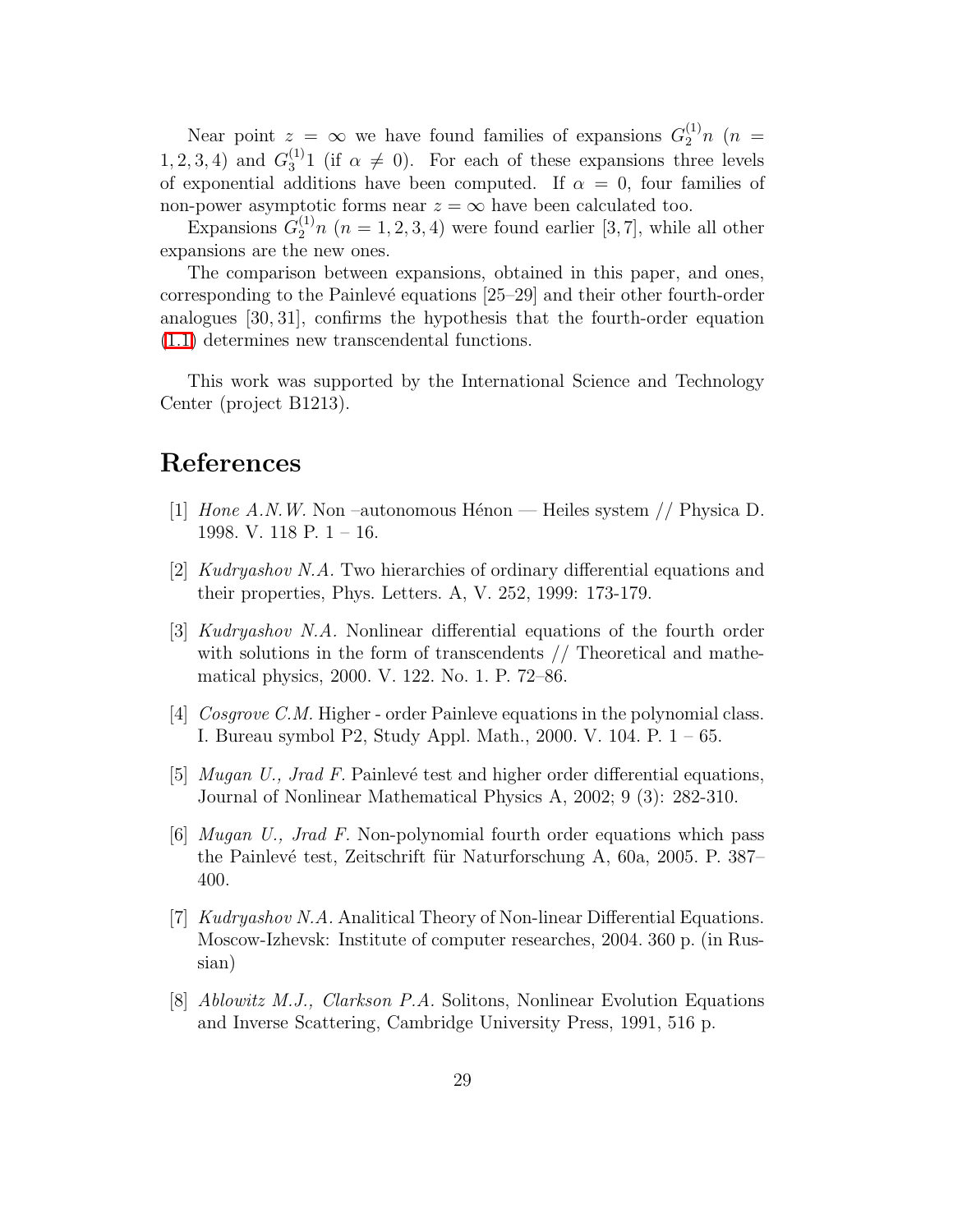- [9] Barouch E.,  $McCay B.M., Wu T.T. Zero-field susceptibility of the two$ dimensional Ising Model Near Tc, Phys. Rev. Lett., 31, 1973.
- [10] Brezin E., Kazakov V. Exactly solvable field theories of closed strings, Phys. Lett., B236 1990, 144-150.
- [11] Kudryashov N.A. The second Painlevé equation as a model for the electric field in a semiconductor, Phys. Lett. A. 1997, v. 233, p. 387-400.
- [12] *De Boer P.C.T., Ludford L.S.S.* Spherical electrical probe in a continuum gas, Plazm. Phys. 1975, v. 17, p. 29-43.
- [13] Ablowitz M.J., Segur H. Exact linearization of a Painlevé transcendent, Phys. Rev. Lett. v. 38 1977, 1103-1106.
- [14] Hall P. On the nonlinear evolution of Görtler vortices in non-parallel boundary layers, IMA J. Appl. Math.,v. 29, 1982, 173-196.
- [15] Chandrasekar S. Cylindrical waves in general relativity, Proc. Roy. Soc. London A, v. 408, 1986, 209-232.
- [16] Caudrey P.J., Dodd R.K., Gibbon J.D. A new hierarchy of Korteweg-de Vries equations // Proc. Roy. Soc. London A. 1976. V. 351. P. 407–422.
- $[17]$  *Weiss J.* On classes of integrable systems and the Painlevé property // J. Math. Phys. 1984. V. 25. P. 13–24.
- [18] Sawada K., Kotera T. A method for finding N-soliton solutions of the KdV equation and the KdV-like equations // Prog. Theor. Phys. 1974. V. 51. P. 1355–1367.
- [19] Parker A. On soliton solutions of the Kaup-Kupershmidt equation. I.: Direct bilinearisation and solitary wave // Physica D, 2000. V. 137. P. 25–33.
- [20] Foursov M.V., Moreno Maza M. On the relationship between the Kaup-Kupershmidt and Savada-Kotera equations  $//$  Université de Lille-I, LIFL, 59655 Villeneuve d'Ascq Cedex, France
- [21] Bruno A.D. Power geometry in the algebraic and differential equations. Moscow: Nauka, 1998. 288 p. (in Russian)
- [22] Bruno A.D. Asymptotic behaviour and expansions of solutions of an ordinary differential equation // Russian Mathematical Surveys, 2004. V. 59. No. 3. P. 429–480.